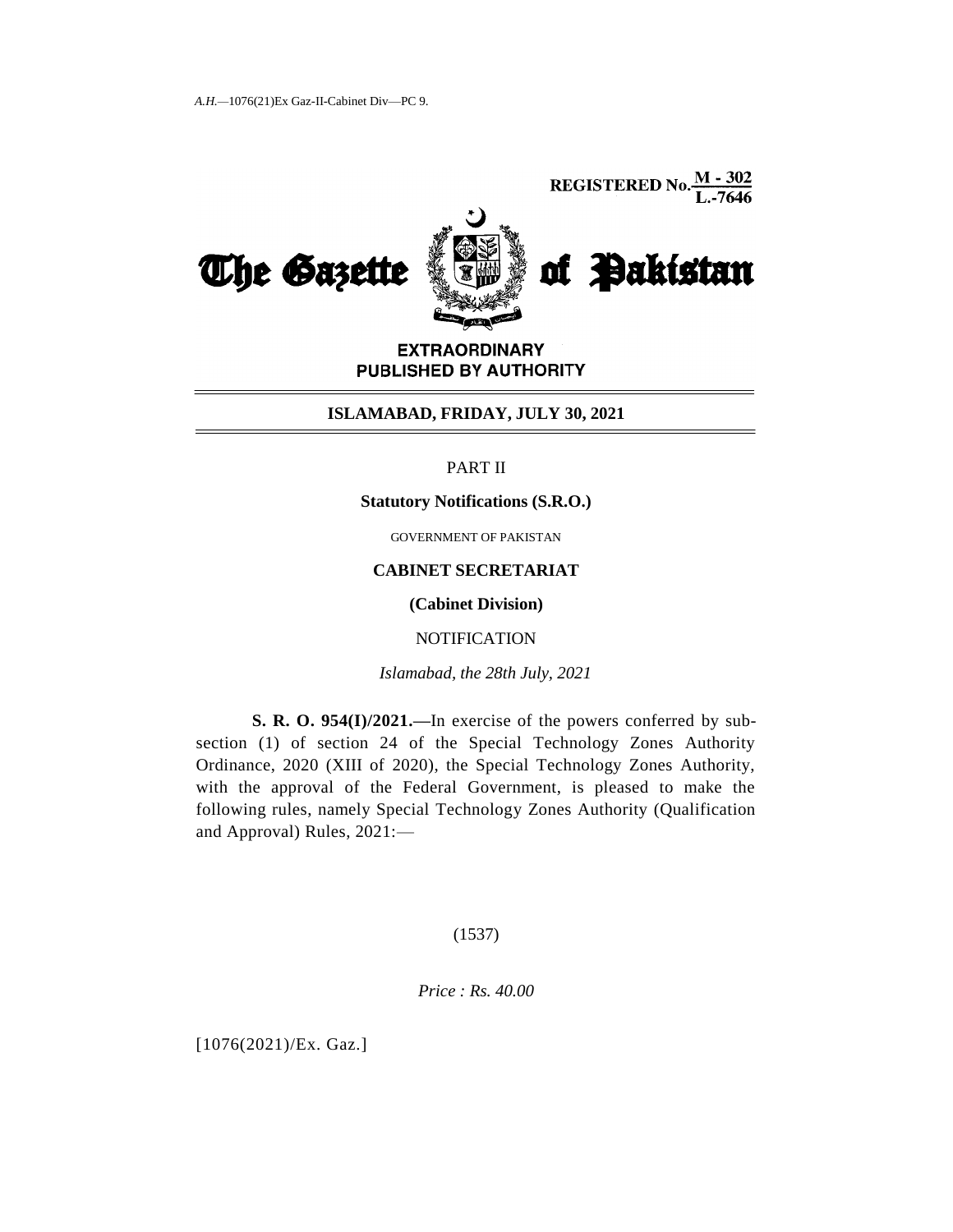# **PART-I**

#### **PRELIMINARY**

1. **Short title and commencement.—**(1) These Rules shall be called Special Technology Zones Authority (Qualification and Approval) Rules, 2021.

(2) They shall come into force at once.

2. **Definitions.—**(1) In these Rules, unless there is anything contrary in the subject or context,

- (a) **"accelerator**" means and includes a company or program which helps startups and SMEs to rapidly grow by providing access to experts, venture capital funding, and customers;
- (b) **"Annexure"** means annexure attached to these Rules**;**
- (c) ―**applicable documents**‖ includes the Ordinance, Rules, Regulations, Manuals, licenses, notifications, agreements, development agreement, instructions of the Authority or Approvals Committee issued from time to time or any provisions of the applicable laws;
- (d) **"applicant"** means a person who submits an application for the development, operation and management of a zone and includes an application for a zone developer or a zone enterprise;
- (e) **"approvals committee"** means the approvals committee prescribed in section 12 of the Ordinance;
- (f) **"co-zone developer"** means a partner of the zone developer for the establishment, development, operation or management of STZ;
- (g) ―**Government**‖ means the Federal Government, the Provincial Government or the Local Government as the case may be;
- (h) **"incubator"** means and includes a person which helps startups to develop by providing a variety of infrastructure and services including but not limited to office space, management training, and access to funding opportunities;
- (i) ―**manual**‖ means and includes any document approved by the approvals committee containing procedures and mechanisms under the Ordinance;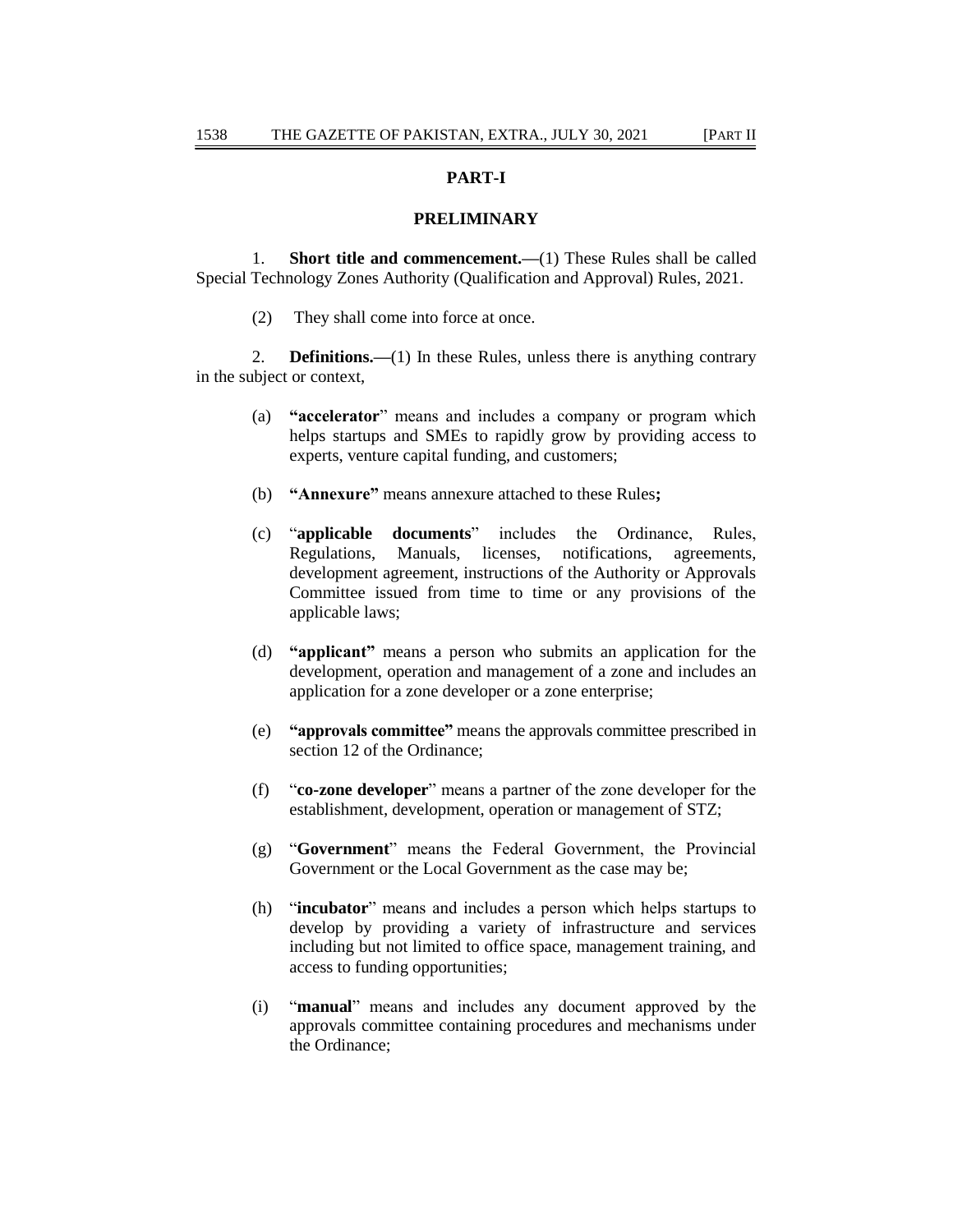- (j) **"MOUs or MMOUs"** means a memorandum of understanding or multi-party memorandum of understanding or agreements among and between the Authority and other legal entities, including Government and private entities defining the operational framework among them for the purpose of implementing the applicable documents, which MOUs or MMOUs may be binding or non-binding, as specified therein;
- (k) **"one-window facility"** means the physical or virtual coordination and interface activities, provided by the Authority on behalf of the relevant Government entities to facilitate and ease the compliance with the requirements prescribed under the applicable laws;
- (l) ―**Ordinance**‖ means the Special Technology Zones Authority Ordinance, 2020 (XIII of 2020);
- (m) "**partner**" means a partner of the zone developer under a joint venture agreement, consortium agreement, trust, public private partnership agreement, shareholders agreement, partnership agreement, between the zone developer and the co-zone developer, or shareholder of a special purpose company set-up for the purpose of the zone development, operation and management;
- (n) **"person"** includes any registered association of persons, consortium, a body corporate formed or incorporated by or under any law in force, company, corporation, society, modarbah, Real Estate Investment Trust **(REIT),** Government, trust, or partnership and includes any zone developer or zone enterprise;
- (o) *research and development* or *R&D* has the same meaning as assigned to it under sub-section (1) of Section 2 of the Ordinance;
- (p) ―**research park**‖ includes a site focused on basic research and technology production;
- (q) *H&D* **centers**" includes centers exclusively conducting R&D with the assistance of qualified human workforce, state-of-the-art equipment and software, with access to funding;
- (r) ―**R&D clusters**‖ includes group of R&D centers based on common discipline, subject or theme;
- (s) "Rules" mean the Special Technology Zones Authority (Qualification and Approval) Rules, 2021.
- (t) **"Schedule"** means Schedule attached to these Rules;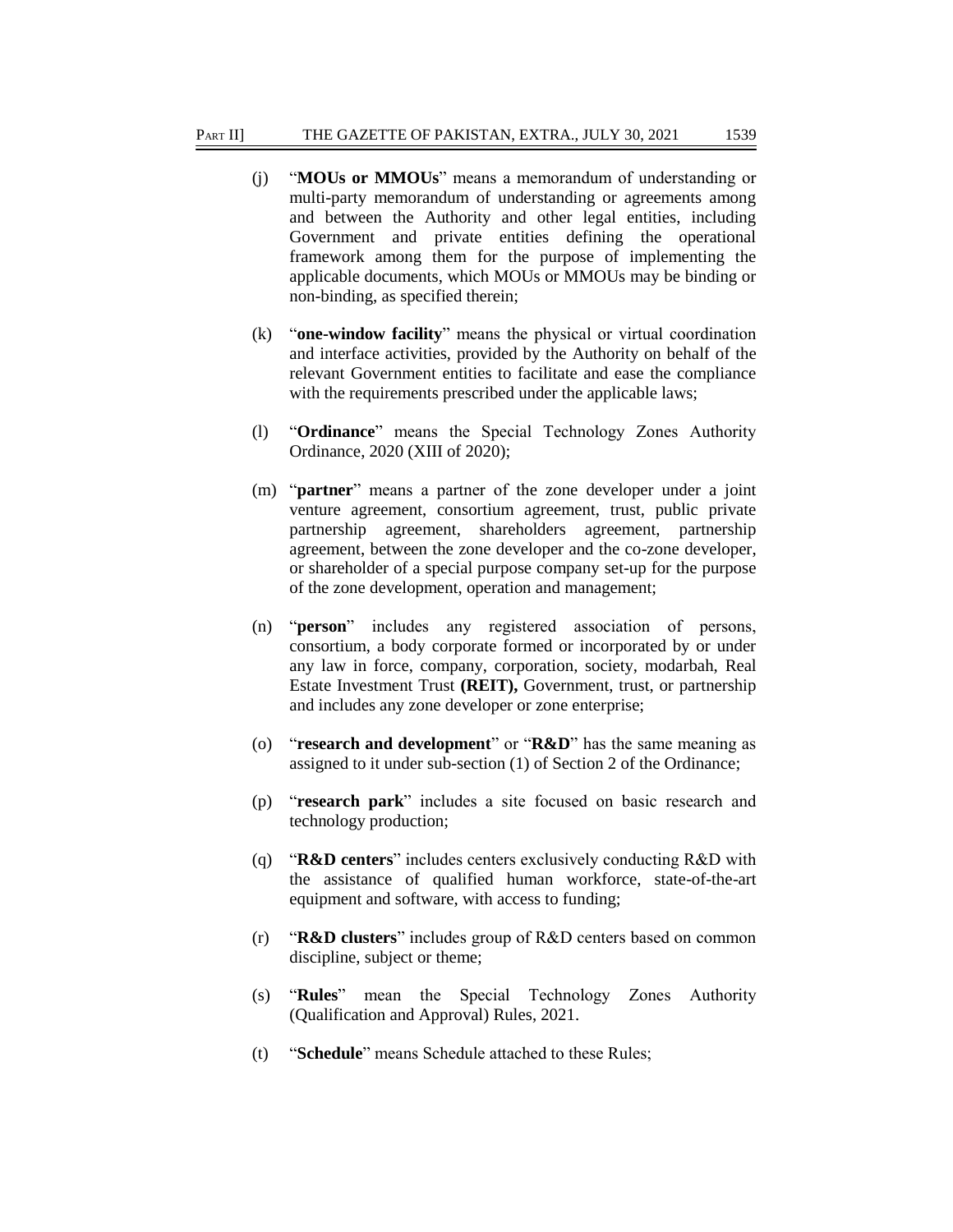- (u) **"science city"** includes a large-scale town with universities, R&D centers, and display centers including Technopolis;
- (v) ―**science and technology park**‖ or ―**STP**‖ includes a site focused on applied R&D and business development activities and includes R&D centers and Research Park;
- (w) **"small and medium enterprise"** or **"SME"** includes a person associated with technology having a scale larger than a startup, but typically characterized by limited threshold assets, revenues, and personnel;
- (x) **"software"** includes all documents and services which contain the series of commands or programmes and their code lists, operating manual and instructions for use that enable a computer, communication device or any other device that is based on information technologies to operate and to perform required operations according to the given data;
- (y) ―**science or technology institution**‖ means any science or technology University that offers higher technology education or is involved in research and development activities and duly licensed by the Higher Education Commission;
- (z) **"special technology zone"** or **"STZ"** or **"zone**" means a particular type or class of zone as referred non-exhaustively in clause (r) of Section 2 of the Ordinance, which may be geographical or virtual, new or existing or expansion of an existing zone, as approved and notified by the Authority under these Rules in accordance with the Ordinance;
- (aa) "startup" includes a new business venture, commercial or industrial project integrally associated with technology;
- (bb) "STZ committee" means the Special Technology Zones Committee notified by the Authority as referred to in sub-section (4) of Rule 7 of these rules for the purposes of development, operation and management of zones and assisting the Approvals Committee in selection of the zone developer;
- (cc) ―**STZ categories**‖ means the categories of STZ as prescribed in sub-section (2) of Rule 7 of these rules;
- (dd) "**technology**" includes a scientific or industrial process, method, invention, or product having a software or physical manifestation;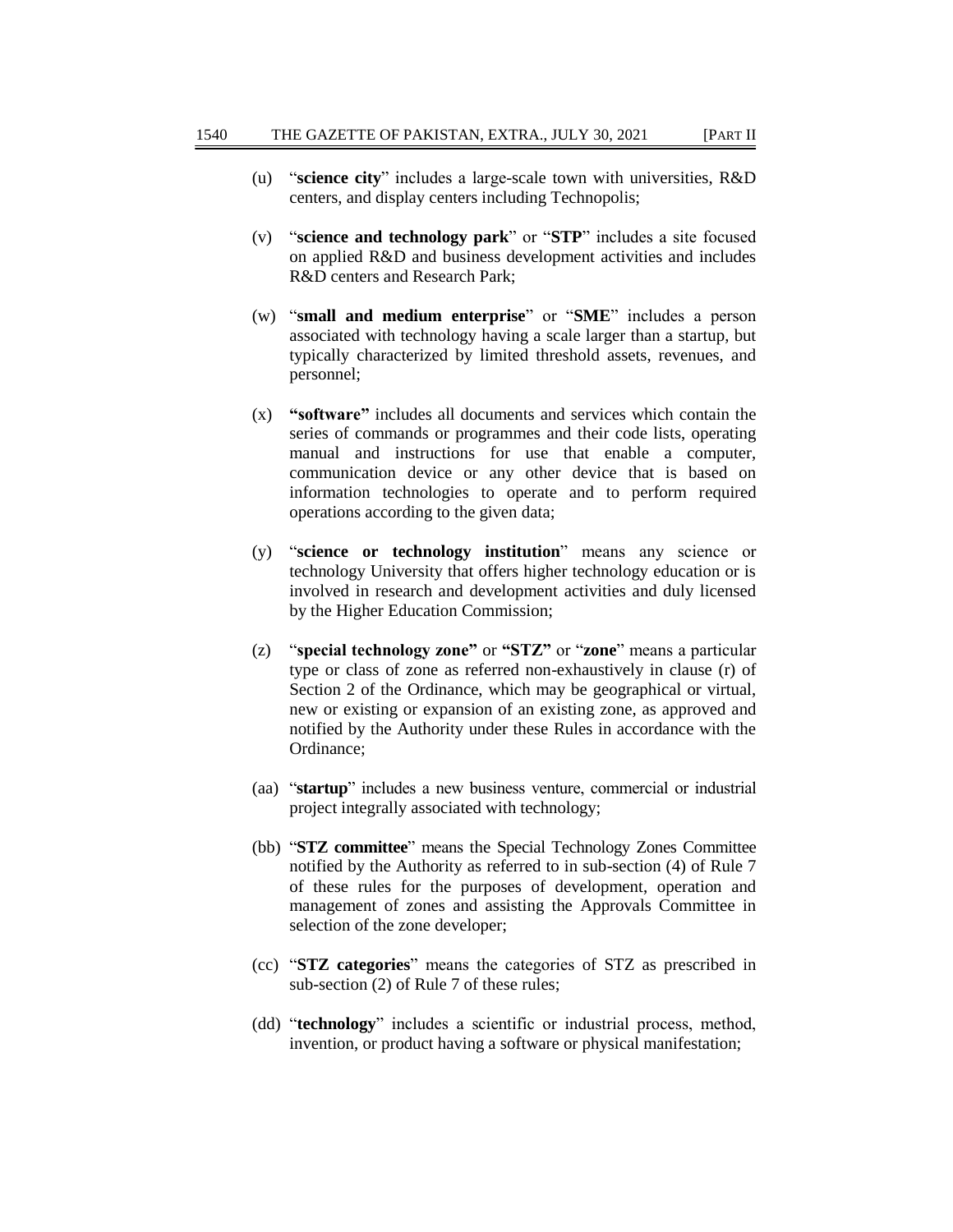- (ee) ―**technology skill development centers**‖ means the certification centers which impart vocational, technical, scientific and technology related skills;
- (ff) ―**technopolis**‖ includes a large-scale town with technology parks, R&D centers, high-tech production facilities, and display centers;
- (gg) "**university**" means a university or an institute recognized as such by the Higher Education Commission or a foreign recognized university or degree or a certificate awarding institute or a college;
- (hh) "**venture capital**" includes institutional investors, private equity or investment capital typically invested in ventures such as startups and SMEs exhibiting high potential of growth over a large period including foreign and local capital venture capital funds;
- (ii) **"ZE categories**‖ means the categories of zone enterprise as prescribed in sub-section (13) of Rule 19 of these rules;
- (jj) **"zone** or **STZ application"** means an application made by the applicant for the development, operation and management of the zone; and
- (kk) "**zone criteria**" means the qualification criteria of a zone as prescribed in Annexure I.

(2) The words and expressions used but not defined herein shall have the same meaning assigned thereto in the Ordinance.

## **PART-II**

# **ADMINISTRATION OF SPECIAL TECHNOLOGY ZONES AND INSTITUTIONAL FRAMEWORK**

3. **Modes of selection.**—(1) The Authority shall maintain and promote a facilitative investment environment within the zones to encourage investment in the technology sectors and technology-based growth in Pakistan.

(2) The Authority may select more than one zone developer for a STZ keeping in view the Master Plan, the interests received and for promotion of balanced development of technology ecosystem.

(3) The selection of the zone developer for a STZ shall be through an open competitive bidding in accordance with the criteria specified in the Expression of Interest (**EOI**) or Request for Proposals (**RFPs**) duly advertised to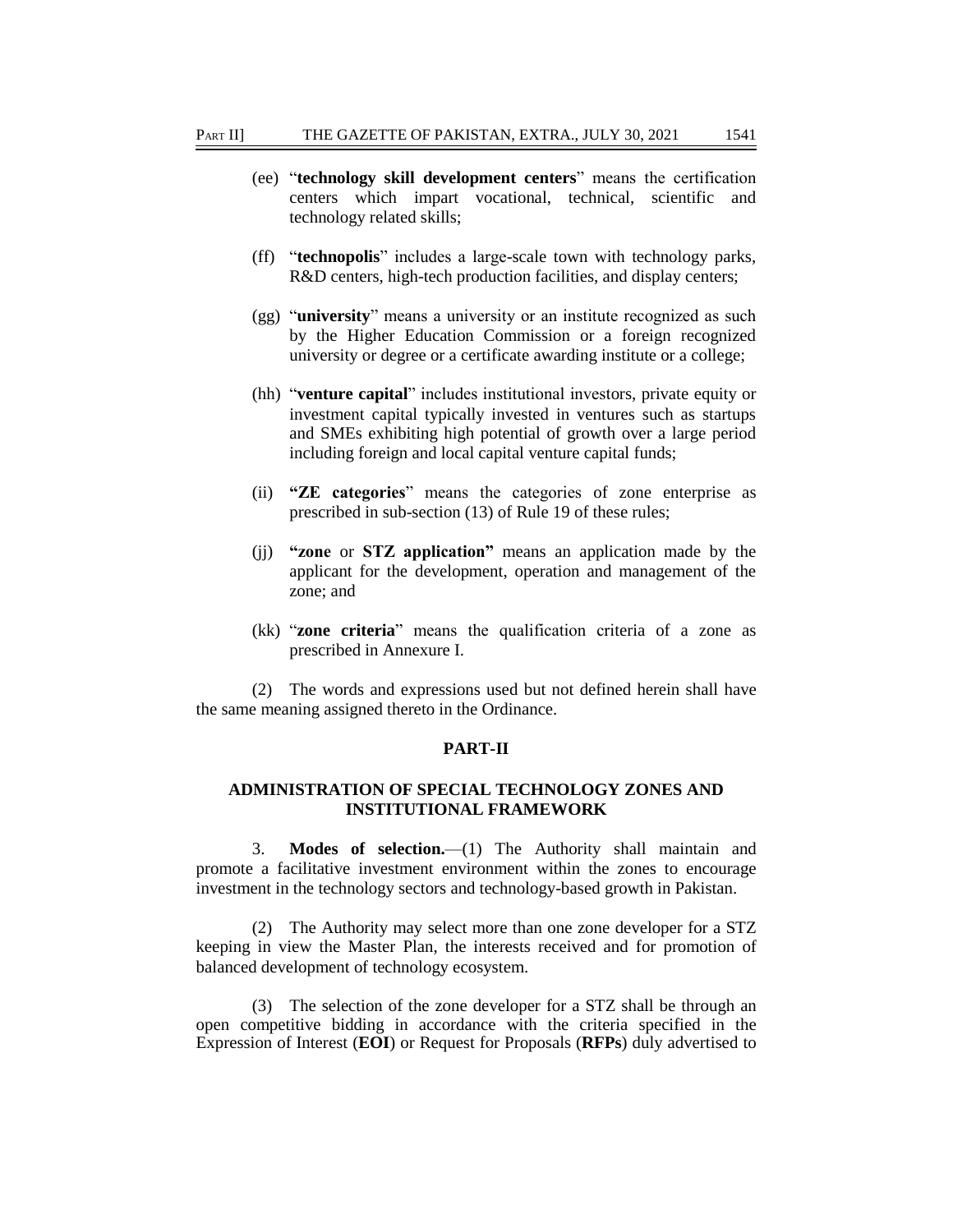ensure equal participation and transparency. The evaluation criteria shall be based on quality and cost competitiveness in accordance with Annexure V. The approval criteria for the zone developer are provided in Annexure III.

(4) The zone developer may also be selected through the following alternate modes of selection:

- (a) where it is nominated by the Foreign Government under the Government to Government (G2G) agreement subject to the conditions as may be prescribed by the Approvals Committee; or
- (b) where the zone developer is the legal title holder of the land on which the STZ is proposed to be established; or
- (c) where the proposal to develop STZ pertains to technology invention, technology transfer, R&D Investment, export growth, import substitution, high-end technology skills development, global outsourcing centers, global service centers, technology sector related University or any other proposal of such nature in line with strategic objectives of the Authority and approved by the Approvals Committee on such terms and conditions as it may prescribe,

subject in each case to the fulfillment of the criteria specified in the Annexure III.

4. **Alternate dispute resolution.**—(1) Without prejudice to anything contained in any other law for the time being in force, all disputes of whatsoever nature among and between zone developers, among and between zone enterprises or between zone developers and zone enterprises, or between any zone developer or zone enterprise and the Authority, and between any person connected to the zones shall be settled by mediation and legally binding arbitration exclusively through the rules of mediation and arbitration as agreed between the parties in the agreements:

Provided that no international arbitration shall be agreed in the case of local investors:

Provided also that no agreement in respect of settlement of disputes through international arbitration shall be agreed without the approval of the Federal Government.

(2) All other agreements between zone developers, contractors, operators, sub-contractors and zone enterprises shall be governed by the aforestated alternate dispute mechanism as agreed between the parties in the agreements.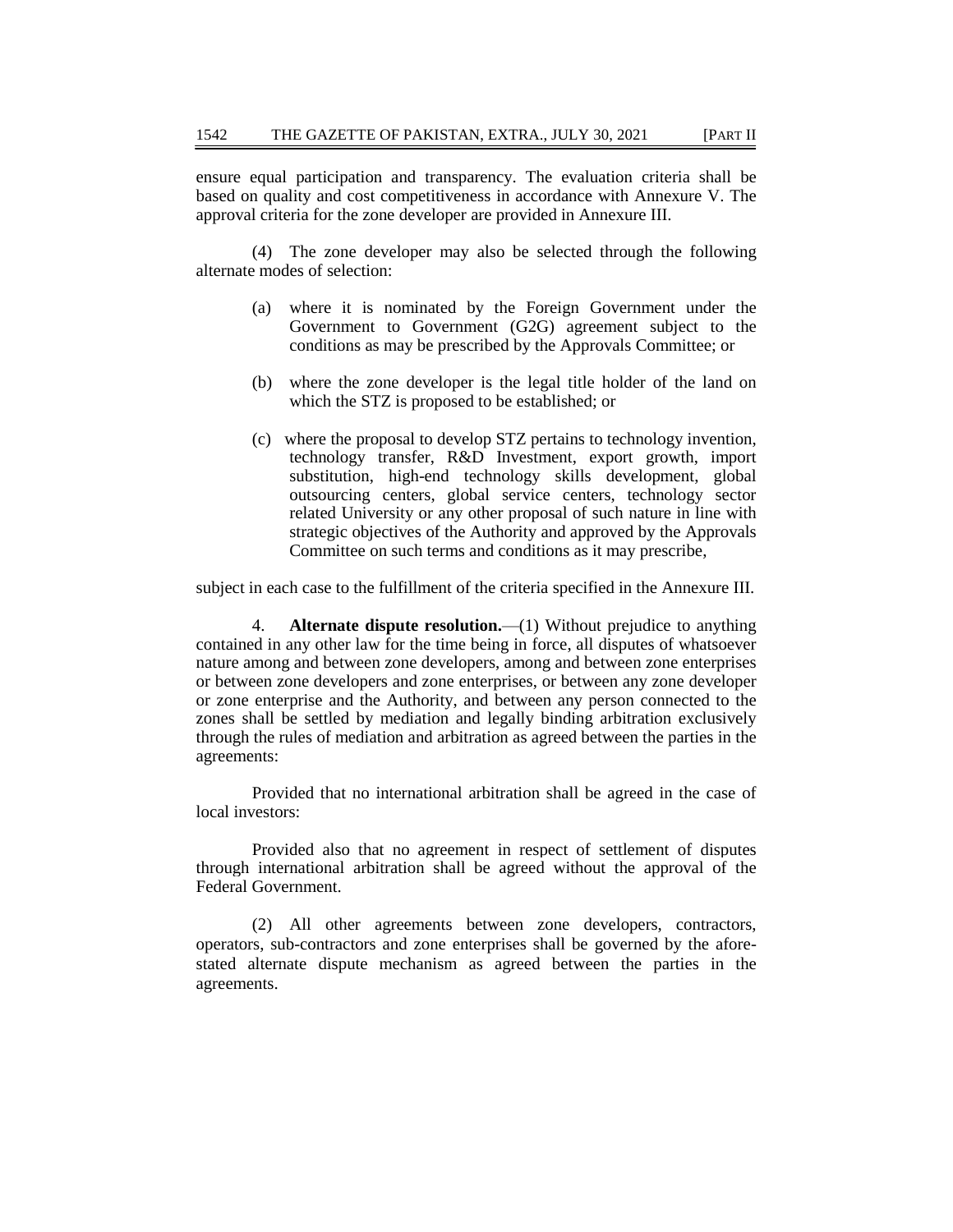## P**ART-III**

#### **APPROVAL OF SPECIAL TECHNOLOGY ZONES**

5. **Approval of zones.—**(1) The Authority may in accordance with the applicable documents establish STZs in any defined area or space within the territories of Pakistan. The Authority may establish STZ by themselves or in collaboration with private parties, partner under various modes of collaboration including but not limited to public private partnership, joint venture, consortium or exclusively through the private parties.

(2) The Authority, in pursuance of the powers conferred under clause (o) of Section 2 of the Ordinance, hereby notifies the following categories for development of zones (**STZ categories**):

- (a) Information Technology and Information and Communication Technology Industry;
- (b) High-Tech Electric and Electronics Production Industry;
- (c) Research and Development Centers and / or Clusters;
- (d) Technology related Business Process Outsourcing Centers and Global Service Centers;
- (e) Technology investments related to venture capital, private equity, hedge funds, and financial institutions;
- (f) Science and/or Technology Institutions;
- (g) Technology Startups, SMEs, Incubators and Accelerators;
- (h) Science and Technology Parks;
- (i) Technology Skill Development Centers;
- (j) Science Cities and Technopolis;
- (k) New and emerging technologies;
- (l) Any other technology with any combination or combinations and categories of technological organization, approved and notified by the Authority under Regulations: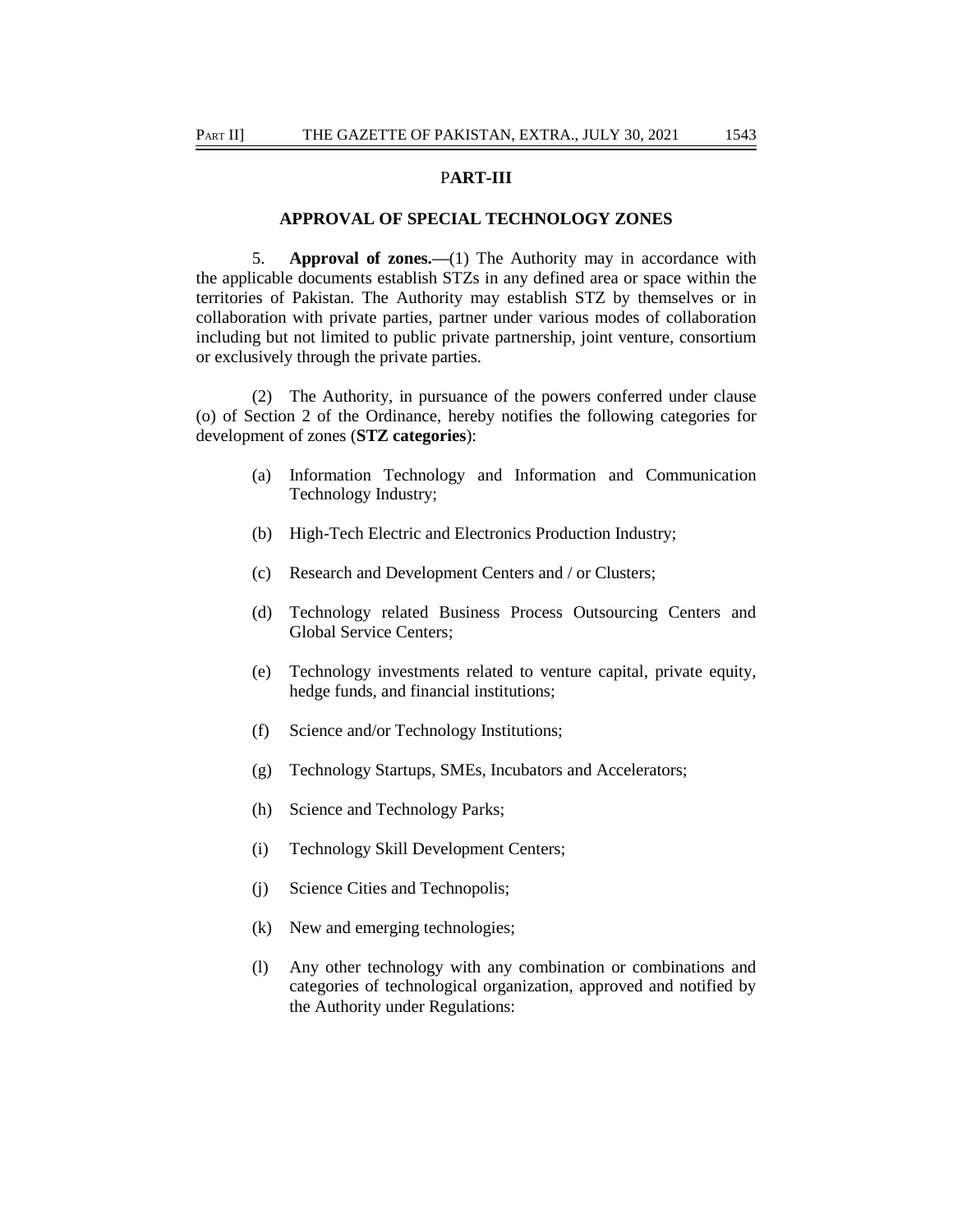Provided that the zone may include any one or more combination of the aforesaid categories.

(3) A zone developer who intends to develop, expand or get a zone declared in relation to any of the zone categories shall submit the zone application, in accordance with the zone criteria, which shall be evaluated as prescribed in the Regulations. The application for development of zone, complete in all respects in accordance with Annexure II, shall be evaluated by the STZ Committee.

- (a) The STZ Committee shall evaluate the application in the light of applicable criteria and make its recommendations to the Approvals Committee with respect to approval or refusal of application;
- (b) The Approvals Committee shall decide whether to accept or reject the recommendation of STZ Committee; and
- (c) the Approvals Committee may accept the application on such terms and conditions as it may deem necessary.

(4) The composition, functions and duties, terms and conditions of the STZ Committee shall be notified in the regulations or manuals.

(5) The Authority may notify for each zone a STZ Sub-Committee to be chaired by the zone developer for the purposes of over sight.

6. **Expansion of STZ.**—All the requirements applicable to a zone application for approval of STZ shall apply to the same extent for expansion of an existing zone. The Approvals Committee may reject, accept or accept a Zone Application for expansion of existing zone with certain conditions.

7. **Notification of existing infrastructure as STZs.**—The Approvals Committee may declare and notify any existing area as a zone within which any activities or technologies as prescribed in STZ categories are already being carried out upon a zone application submitted in accordance with these Rules. All the requirements applicable to a zone application for approval of STZ shall apply to the same extent for declaration of any existing area as a zone.

8. **Criteria for approval of zones.**—The Approvals Committee may prescribe a specific qualification and approval criteria for a particular STZ or a type of STZ in accordance with Annexure-V or any other criteria, if specified in its Regulations. While determining the approval of zone, the Approvals Committee may be guided by one or more of the following criteria and/or any other criteria that it may prescribe under Regulations and or Manuals from time to time. The Special Technology Zone shall: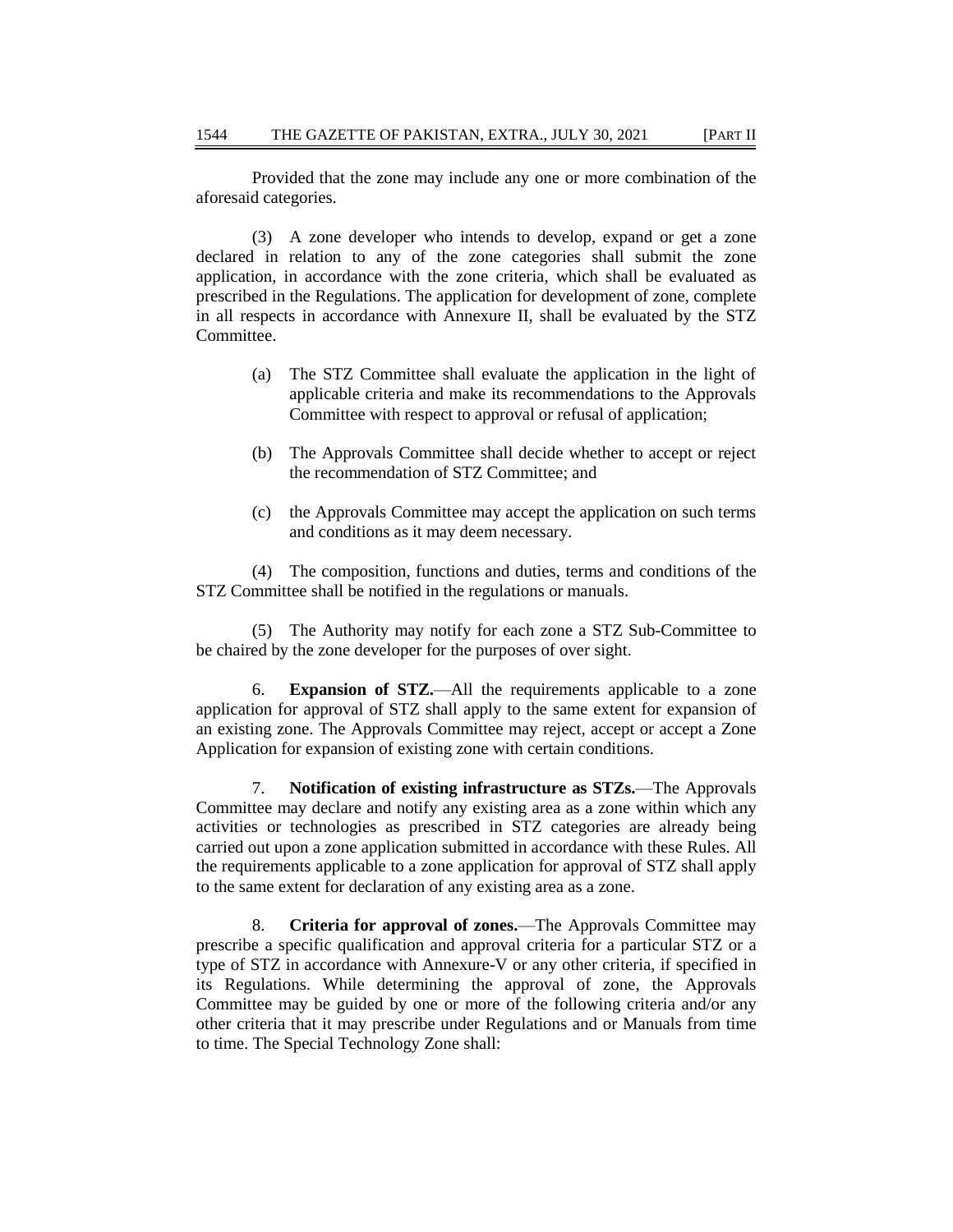- (a) support technology sector with internationally competitive and export-oriented structures and ecosystem;
- (b) promote ease of doing business for local information technology sectors;
- (c) encourage Foreign Direct Investment, and domestic investment in the technology sectors;
- (d) promote import substitution and / or export-led growth;
- (e) develop technology ecosystem;
- (f) create employment opportunities in the technology sectors and various IT and technology domains;
- (g) develop IT and technology related skills;
- (h) enable and facilitate technology transfer and / or acquisition / or relocation of new technologies; and
- (i) foster and strengthen the triple helix model (interactions and collaboration between government, industry and academia to foster economic and social development).

9. **Evaluation criteria of zone applications.**—A detailed evaluation of a zone application may include but is not limited to the following criteria, namely:—

- (i) suitability of location and layout plan;
- (ii) feasibility and business plans;
- (iii) minimum capital requirements, financial strength and funding plans, shareholding pattern;
- (iv) adequacy of planned infrastructure and technological infrastructure;
- (v) appropriateness of technological mix activities;
- (vi) plans for R&D and engagement with local and international universities, R&D centers, or R&D clusters; and
- (vii) assessment of environmental impact.

10. **Withdrawal of approval to STZs.**—(1) Notwithstanding anything contained in these Rules, the Approvals Committee may in addition to taking other authorized actions under the applicable documents, revoke, cancel, withdraw, modify the notification for approval of a STZ where: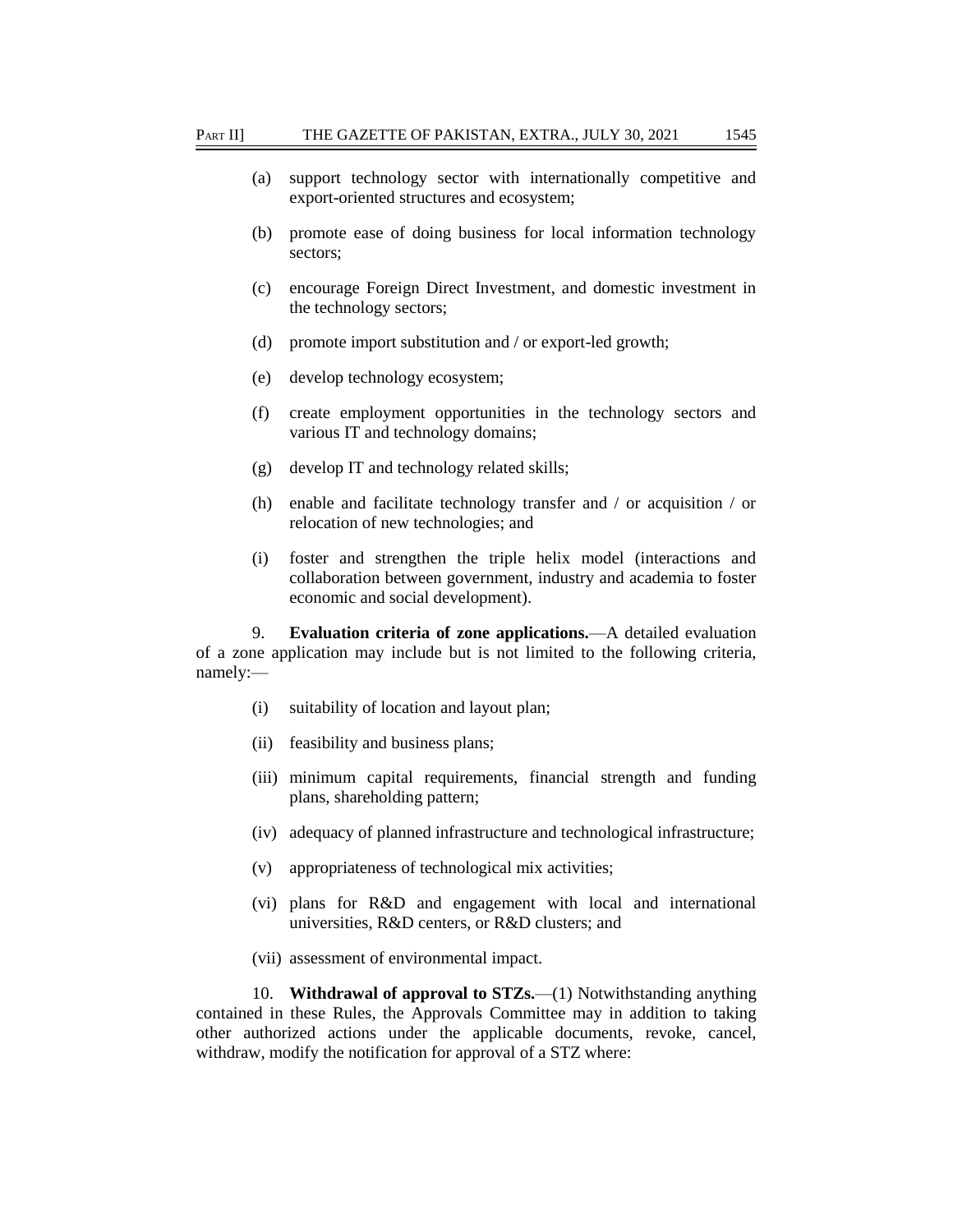- (a) the zone developer, in the sole opinion of the Approvals Committee, has failed to adhere strictly to any of the conditions of the license; or
- (b) the zone developer commits a willful and prolonged contravention of the provisions of the applicable documents, or defaults in the payment of fees, charges etc. payable under the applicable documents; or
- (c) the zone developer, in the opinion of the Approvals Committee, is unable or is unlikely to undertake the Zone development, operation or management in accordance with the applicable documents; or
- (d) when the licensed activities are interrupted by the zone developer without any reasonable cause or authorization of the Approvals Committee:

Provided that, if it is in the public interest to do so, instead of revoking the license, the Approvals Committee may permit the license to remain in force with such modifications or upon such terms and conditions as it may deem appropriate:

Provided further that revocation will be carried out in accordance with due process of law and ensure the protection of private property and guarantees against expropriation under the applicable law:

Provided further that the Approvals Committee shall not pass an order revoking or modifying a license without issuing a show cause notice to the licensee and giving the licensee an opportunity of being heard and making a written representation.

(2) Where the circumstances of the case warrant urgent action, the Approvals Committee may, without giving prior opportunity of show cause to the STZ, suspend the approval or license forthwith and thereafter proceed with the matter in accordance with the provisions of sub-rule (1) of Rule 12 of these Rules.

(3) The Approvals Committee shall have the power to impose fine on the defaulting zone developers and zone enterprises for any violations of the applicable documents in accordance with the Regulations.

11. **Development agreement.**—(1) There shall be a development agreement executed between zone developer and the Authority for the establishment, development, operation and management of a zone. The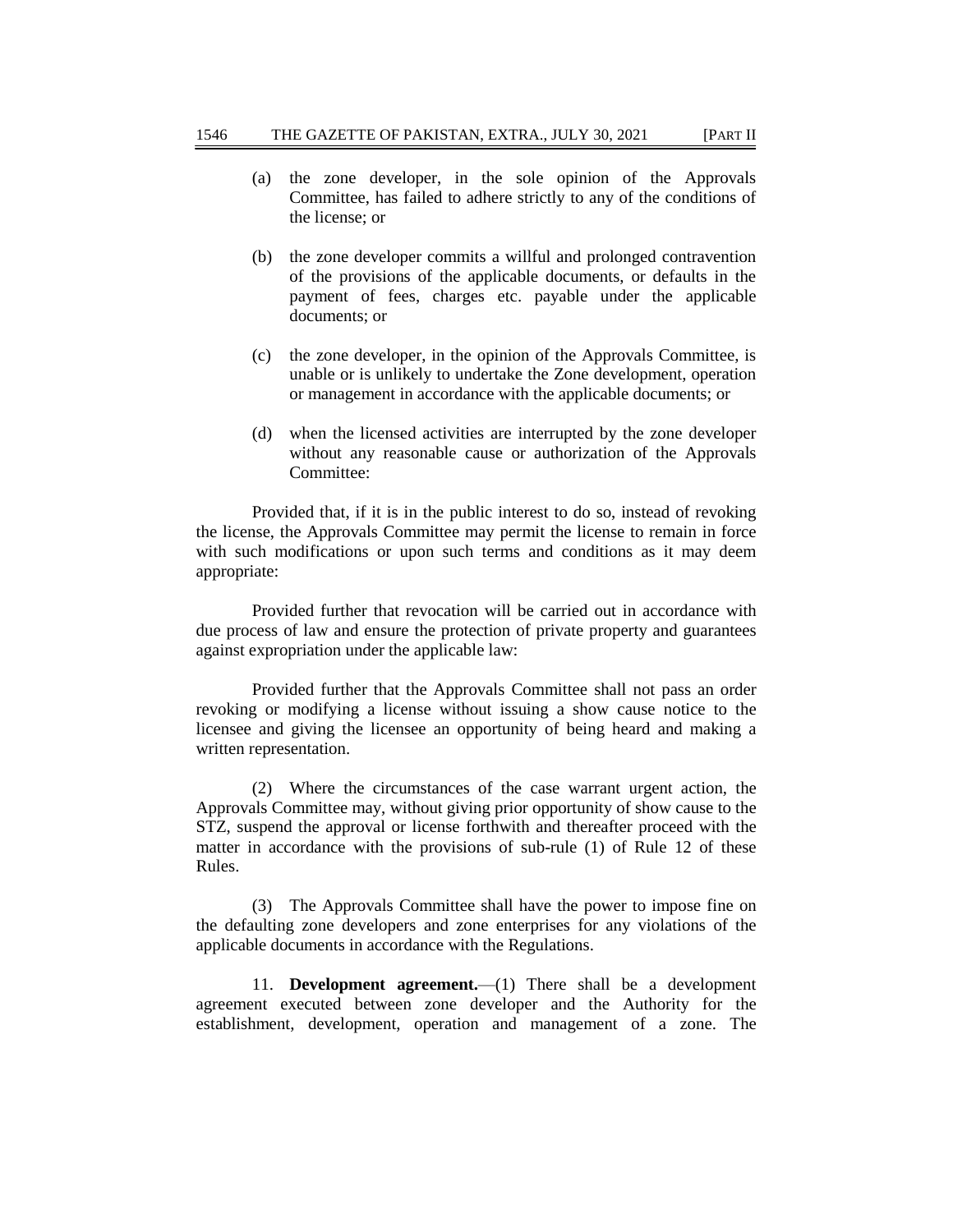development agreement shall be approved by the Approvals Committee and entered into after the grant of license to the zone developer.

(2) If support goods, infrastructure works or service is required, agreements with such goods, infrastructure works or services providers shall be appended to the development agreement.

(3) The standard terms and conditions of the development agreements are prescribed in Annexure-VI.

(4) The terms and conditions *inter-alia* for development, incentives, concessions, exemptions, taxation, foreign currency investment, repatriations, exchange rate protections, financial close, construction start, events of default, termination, compensation, dispute resolution and other related matters shall be part of the development agreement.

(5) The zone developer shall have the right to set up a renewable, geothermal, hydel or other captive electric power generation plant or install power generator of sufficient size to cater the expected demand for electricity within a particular zone as per applicable laws, rules and Regulations. The zone developer shall be entitled to sell excess electricity generated as per applicable laws.

12. **Monitoring and evaluation of STZs.—**(1) The Approvals Committee shall review each STZ, zone developer, zone enterprise and other persons connected to the zones on an annual basis and have complete oversight of the implementation and functioning of the STZs by the zone developer.

(2) Each zone developer and zone enterprise shall be required to submit its biannual and annual progress reports within one month of the completion of the half year and the year, as the case may be. Each STZ, zone developer and zone enterprise shall also submit its audited half-yearly and audited annual reports (financial statements) to the Approvals Committee. Failure to provide information or reports as prescribed shall render the STZ, zone developer and zone enterprise to fines in accordance with the Regulations.

13. **Record keeping.**—The zone developers and the zone enterprises shall be required to keep and maintain such physical and electronic record pertaining to all their functions in the form and manner as may be prescribed by the Approvals Committee.

14. **Power to inspect.**—The Authority or its duly authorized officers or duly appointed professional external audit firms shall have the power to inspect the record of the STZ, zone developer and zone enterprise.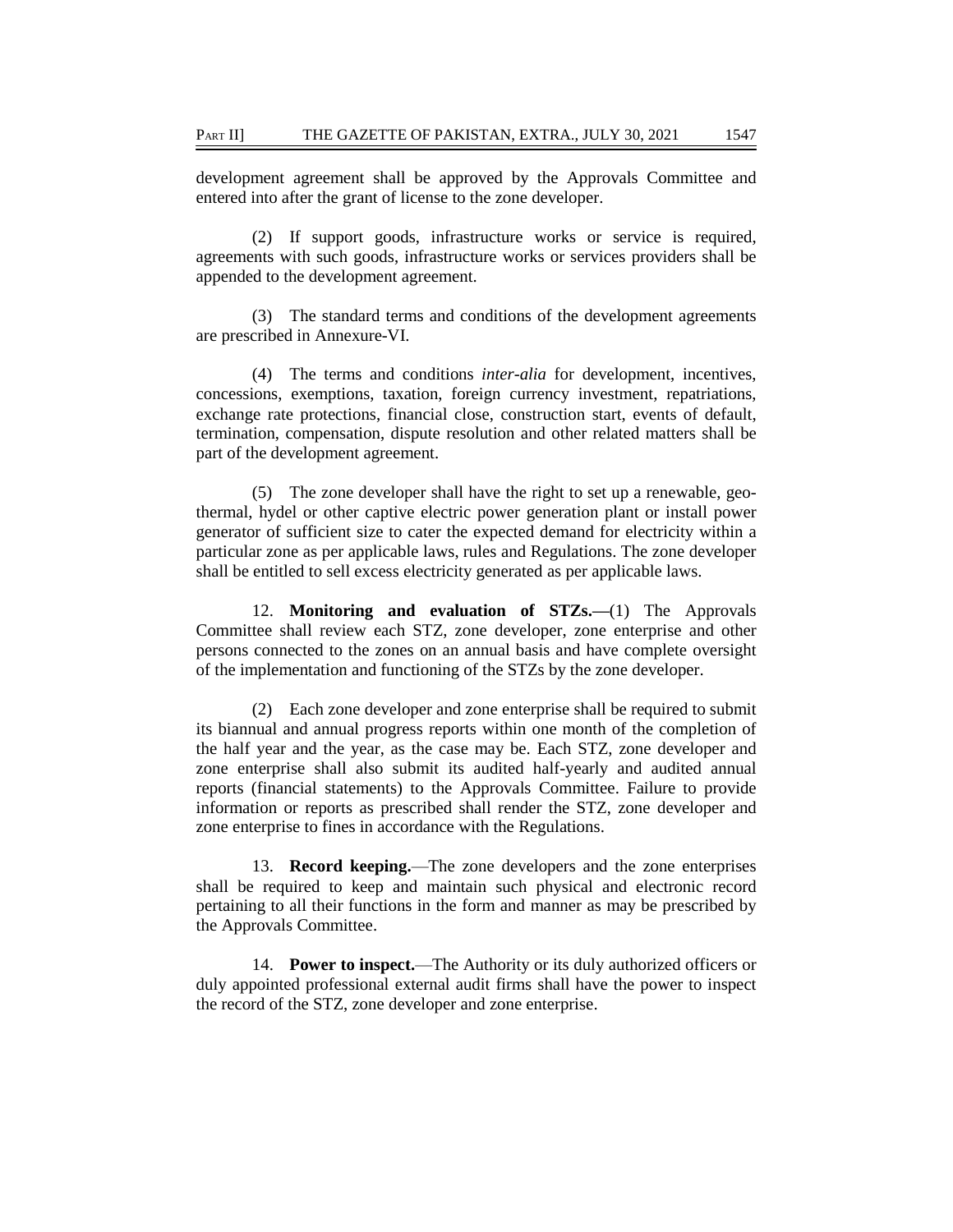# **PART-IV**

#### **LICENSING OF ZONE DEVELOPERS**

15. **Notification of zone developer.**—(1) For the development of any zone and subject to the Applicable Documents, the Authority may upon approval of a zone application by the Approvals Committee, notify and license the zone developer for the development, operation and management of the whole STZ or a part of the whole STZ.

(2) The criteria for evaluation of zone developers is set forth in Annexure III.

(3) The Approvals Committee may permit more than one zone developer licensed under sub-rule (1) to develop, manage and operate a whole or a part of the STZ provided the zone developer is duly licensed and remains a licensed entity under these rules.

(4) The zone developer may appoint one or more contractors with the prior approval of the Authority. The Authority shall not be a party to the contract agreement and shall only regulate the Zone contractors and sub-contractors.

Provided that:

- (i) the zones developer shall be obligated to maintain legal responsibility and liability for all actions of its contractors, as the case may be; and
- (ii) the provisions of the agreements with the contractors are consistent with the conditions of license of the zone developer.

(5) Upon completing all material agreements and requirements for the development, operation and management of zone to the satisfaction of the Authority and the payment of the licensing fees and other applicable charges etc. as specified by the Authority, the Authority may issue a license to the zones developer on such conditions as may be determined by the Approvals Committee.

(6) The zones developer's license shall authorize the zone developer to conduct the activities prescribed in the license.

16. **Conditions of license of zone developer.—**(1) The zones developer's license shall remain valid for up to thirty years, which may be renewed or extended by the Approvals Committee on the terms and conditions as deemed appropriate, unless earlier suspended, modified or revoked by the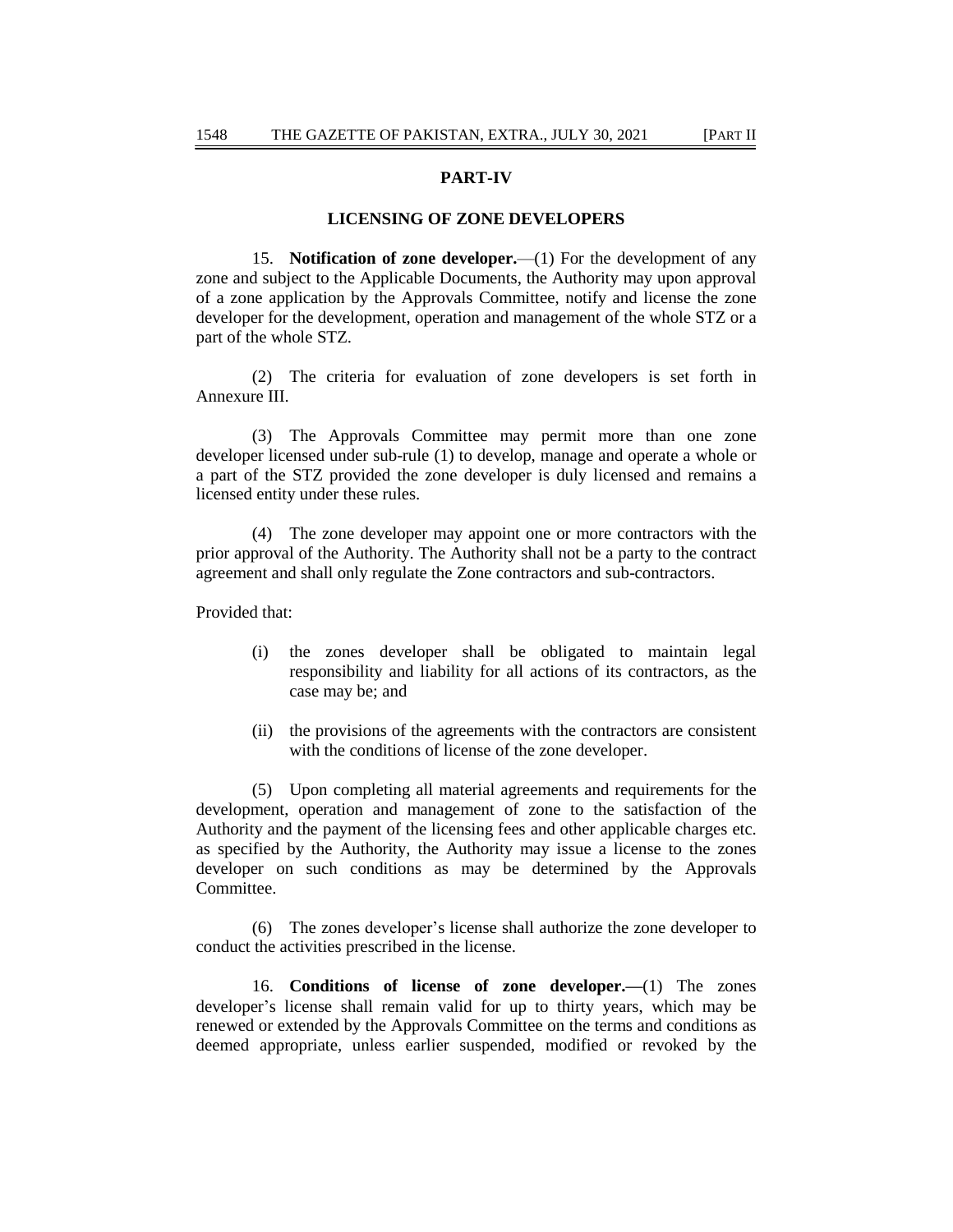Approvals Committee in accordance with the terms of the license and applicable Rules / Regulations.

- (2) The zone developer licensed under the applicable documents shall:
- (a) develop, operate and manage the zone, or any part of it, for which the license has been granted.
- (b) comply with all the conditions and obligations imposed on the zones and zone developers under the applicable documents;
- (c) not sell, allocate, lease zone or sub lease the zone's land to any person other than a zone developer, zone contractor, zone operator, zone enterprise, zone resident as authorized by the Approvals Committee in writing;
- (d) develop and implement effective environmental standards as approved by the Approvals Committee;
- (e) ensure equal treatment and avoidance of discrimination in the delivery of services to zone enterprises;
- (f) monitor and supervise activities in the zone for compliance with the applicable documents; and
- (g) notify the Authority immediately upon becoming aware of any violation or non-compliance with the applicable documents.

(3) The zone developers shall coordinate with the Authority to develop, deliver services and maintain facilities used by the zone enterprises including the One Window Facility and related facilities established in the respective zones.

## **PART-V**

## **LICENSING OF SPECIAL TECHNOLOGY ZONE ENTERPRISES**

17. **Zone enterprise eligibility criteria.—**(1) A zone enterprise may submit an application to the Authority for a zone enterprise license through the one window facility. Only those applicants fulfilling the admission criteria for zone enterprise specified in Annexure-IV shall be approved and licensed as a zone enterprise in the manner prescribed.

(2) Subject to fulfillment of criteria set out by the Authority, a license for a zone enterprise may be issued: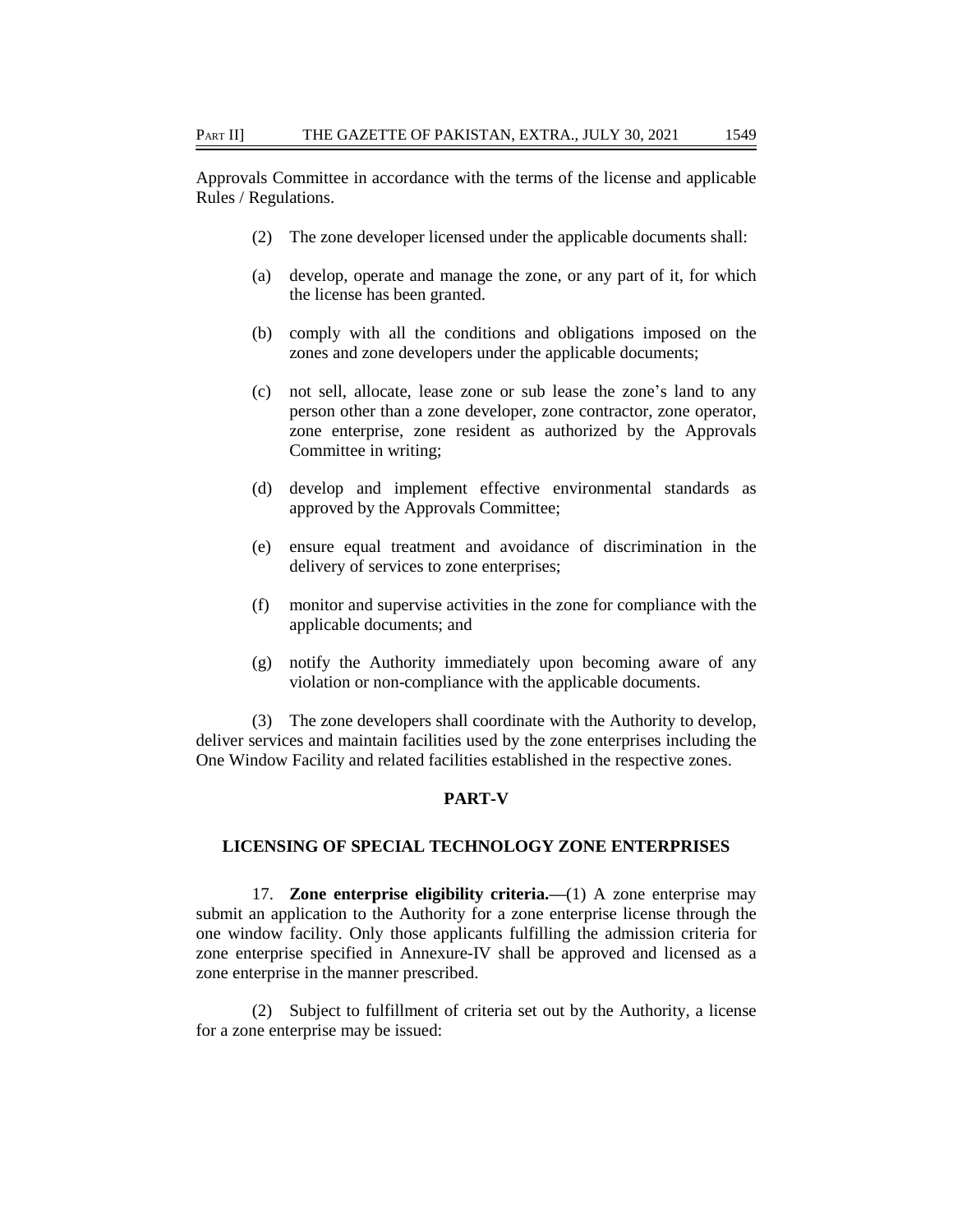- (a) regardless of whether the Applicants are new businesses, expansion of existing businesses or relocation of existing businesses; and
- (b) regardless of whether the zone is the business's primary place of business or otherwise.

(3) The Zone Enterprise should preferably be engaged in the following categories (**ZE Categories**) R&D, operations, development, financing, and investment in Artificial Intelligence and Machine Learning, Big Data Analytics, Quantum Computing, Cloud Computing, Internet of Things (IoT), Robo Advisory, Distributed Ledger Technology (DLT), Natural Language Processing (NLP), Augmented Reality / Virtual Reality (AR / VR), Robotics, Wearables, Mobile Payment, Fintech and Block chain, Biotech and Genomics, Edtech, Science and or Technology Institution, Technology Skill Development Centers, Telemedicine, Biomedical Technology, Internet of Things (IoT), 3D-Printing, Electric Vehicles, Automobiles, Sustainable and Renewable Energy, Green Energy, Agri-Tech, Converging Technologies, ICTS, IT and ITeS, Nanotech, Medical Devices, Pharmaceutical, Creative Industries. Ed-Tech, Semiconductors, Ecommerce, Satellites, Electronics, Smart Phones and Laptops, Fine Chemicals, New Materials, Precise Instruments, Environmental Technologies, Tertiary Industries, other major S&T industrial domains, industries, and sectors, and other existing and upcoming or emerging digital and technology areas as approved and notified by the Authority from time to time.

18. **Equal treatment to foreign zone enterprises.**—(1) The Authority and all other relevant Government entities shall accord to zone enterprises of foreign nationality, a nondiscriminatory treatment, equal to that accorded to Pakistani nationals in similar circumstances, in accordance with the Constitution of Islamic Republic of Pakistan and other applicable laws.

- (2) All foreign Zone Enterprises shall -
- (a) be entitled to freely exercise any business activity inside the zone;
- (b) not be subject to more than minimum capital requirements (if any) as prescribed for local enterprises;
- (c) not be subject to any foreign ownership limits or domesticownership requirements.

19. **Safeguards against expropriation.—**No property of any zone developer or zone enterprise shall be expropriated save in accordance with the applicable laws.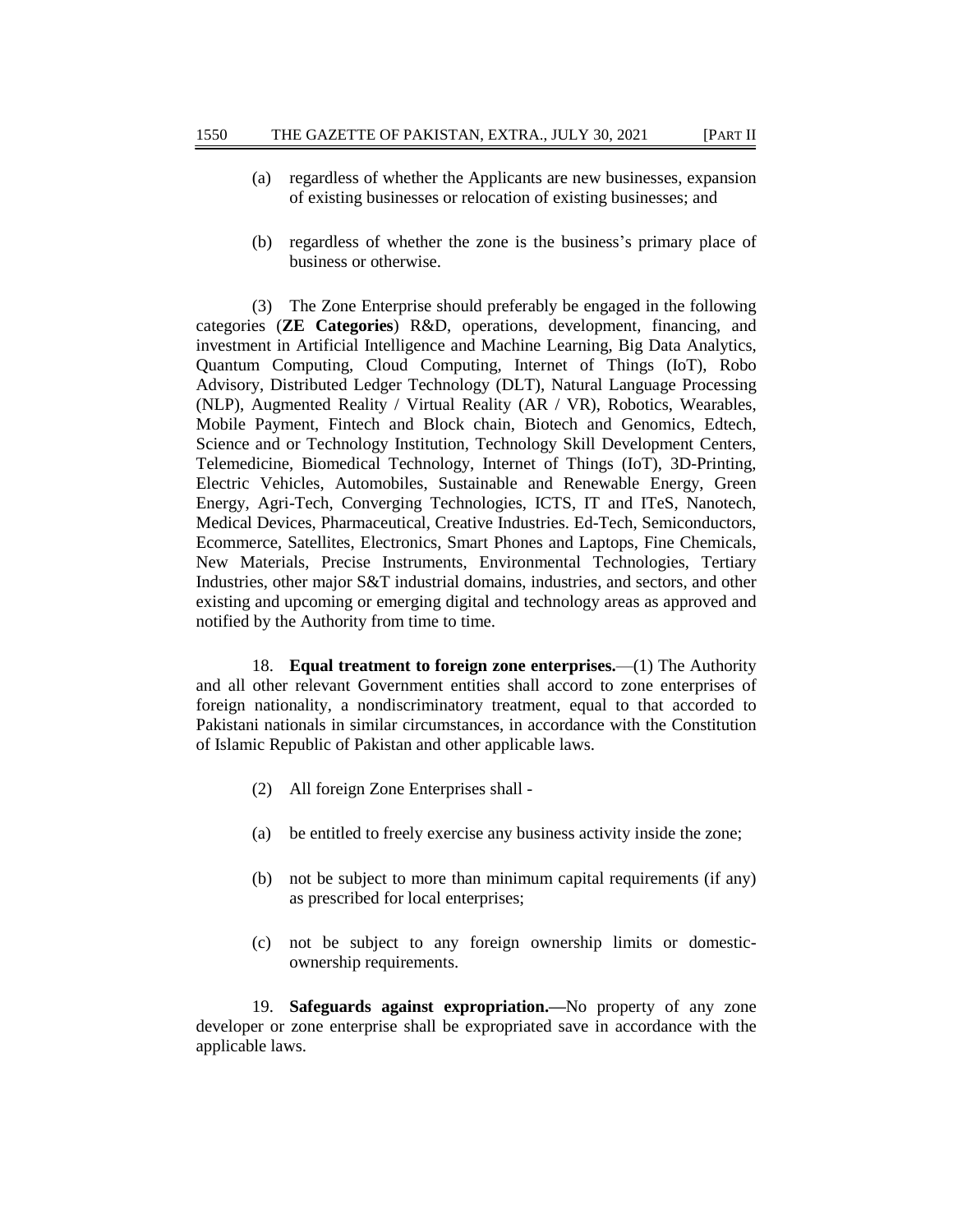# **PART-VI**

### **ONE WINDOW FACILITY**

20. **One window facility.**—(1) The Authority shall formulate written and electronic standard procedures for the seamless management and operations of zones through the one window facility pursuant to regulations.

(2) The Authority shall require all relevant Government entities to deploy or make available such number of staff as may be required for the performance of the functions of the One Window Facility.

(3) Each zone developer shall provide sufficient space at its STZ for the one window facility, at no cost to the Authority, and strictly comply with the requirements of the Authority with respect to the one window facility.

- (4) The one window facility shall offer the following services:
- (a) facilitating and processing of applications for approval of STZ, zone developer and zone enterprise;
- (b) facilitating and processing of applications for licensing of zone developer and zone enterprise;
- (c) coordinate between, administer requirements and facilitate the zone developers, zone enterprises and Government entities;
- (d) respond to, attend and resolve complaints of zone developers and zone enterprises and other persons in relation to STZs;
- (e) processing applications for financial support for zone enterprises;
- (f) remove legal, regulatory and operational barriers to business operations in the zones;
- (g) implement and administer functions envisaged under the Licenses, Development Agreements, development plans and master plans; and
- (h) Any other services for the facilitation of activities within the STZs.
- (i) Receive, process and decide matters relating to provision of government services and regulatory permissions on behalf of Government.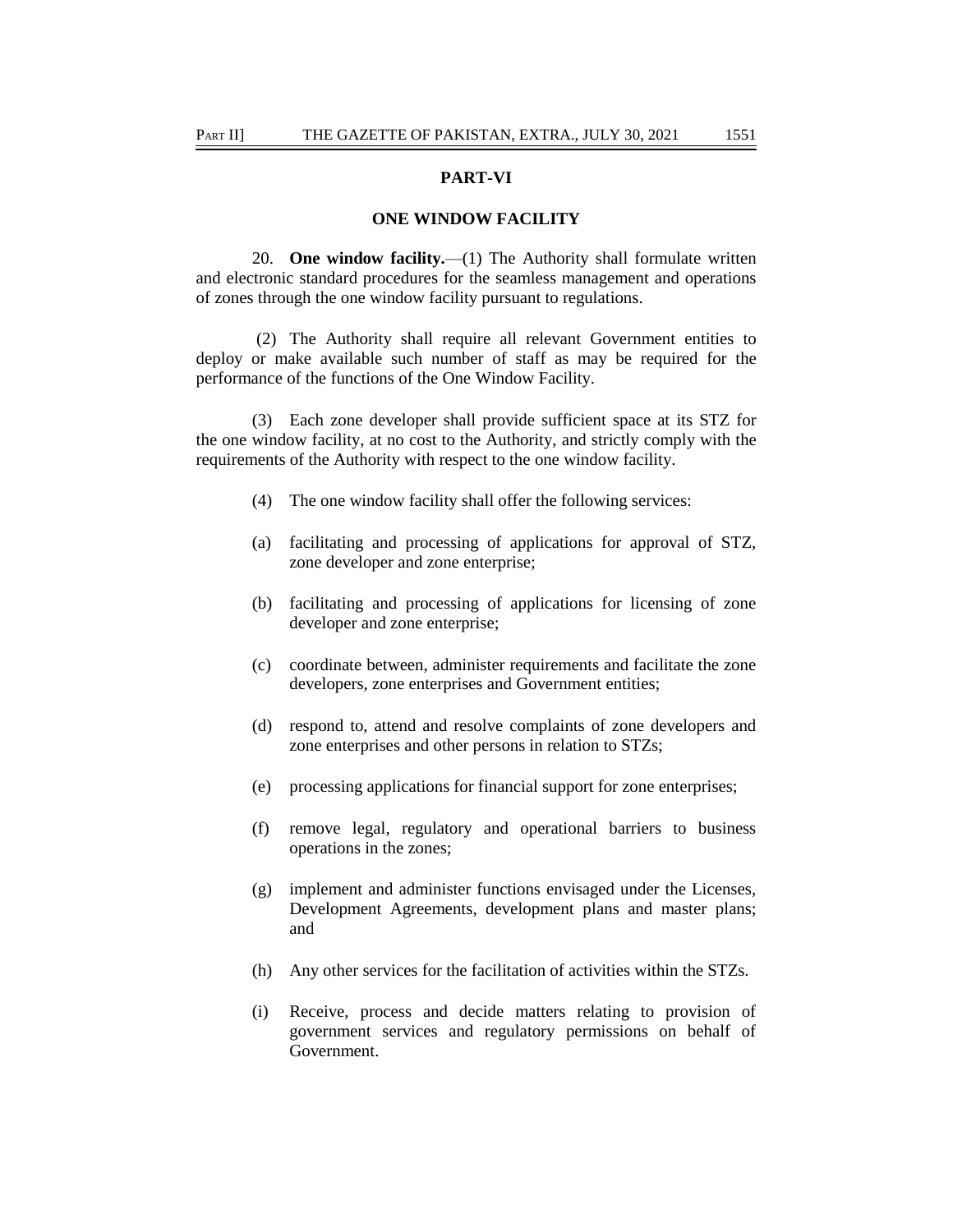(5) All relevant Government entities including Federal, Provincial and Local Governments shall enter into MOUs with the Authority for agreement on standard of service levels (in terms of quality, cost and time) to be achieved and delivered by such Federal, Provincial and Local Governments.

(6) The Authority shall design an electronic system to facilitate the registration process and other administrative matters under the applicable documents.

(7) Any law, for the time being in force, and requiring documents to be created, retained, authenticated, notarised, duplicated, submitted, delivered or evidenced shall be deemed to have been complied with if such documents are available and retrievable in the electronic form in the operating system of the One-Window Facility.

(8) Any permit, license, authorization or approval required under any law to be issued shall be deemed to have been lawfully issued if the same is issued in electronic form.

(9) Any information, documents, data, authentication, or authorization transmitted, received, stored, done or processed in the One-Window Facility electronically may bear such marks, numbers, bar codes or identifiers which shall be deemed to bear electronic signatures and shall be admissible as an evidence in any legal fora and outside Pakistan. An electronic signature shall be valid for any registration or licensing requirement under the Applicable Documents.

(10) An applicant may make all applications for registration and follow-up correspondence through the One Window Facility.

(11) Notwithstanding the aforesaid, the Authority may require an applicant or their representative to appear in person, or to participate in a telephone, video or voice over internet protocol (VOIP) conference.

(12) The Authority may formulate any other alternative procedure pursuant to the Regulations under the One Window Policy of the Federal Government.

21. **Cooperation with and by other government entities.—** Government entities, including Federal, Provincial and Local governments, shall:

(a) recognize the rights, concessions and obligations vested in the zone developers and other service providers for STZ, under the Applicable Documents and the Development Agreement;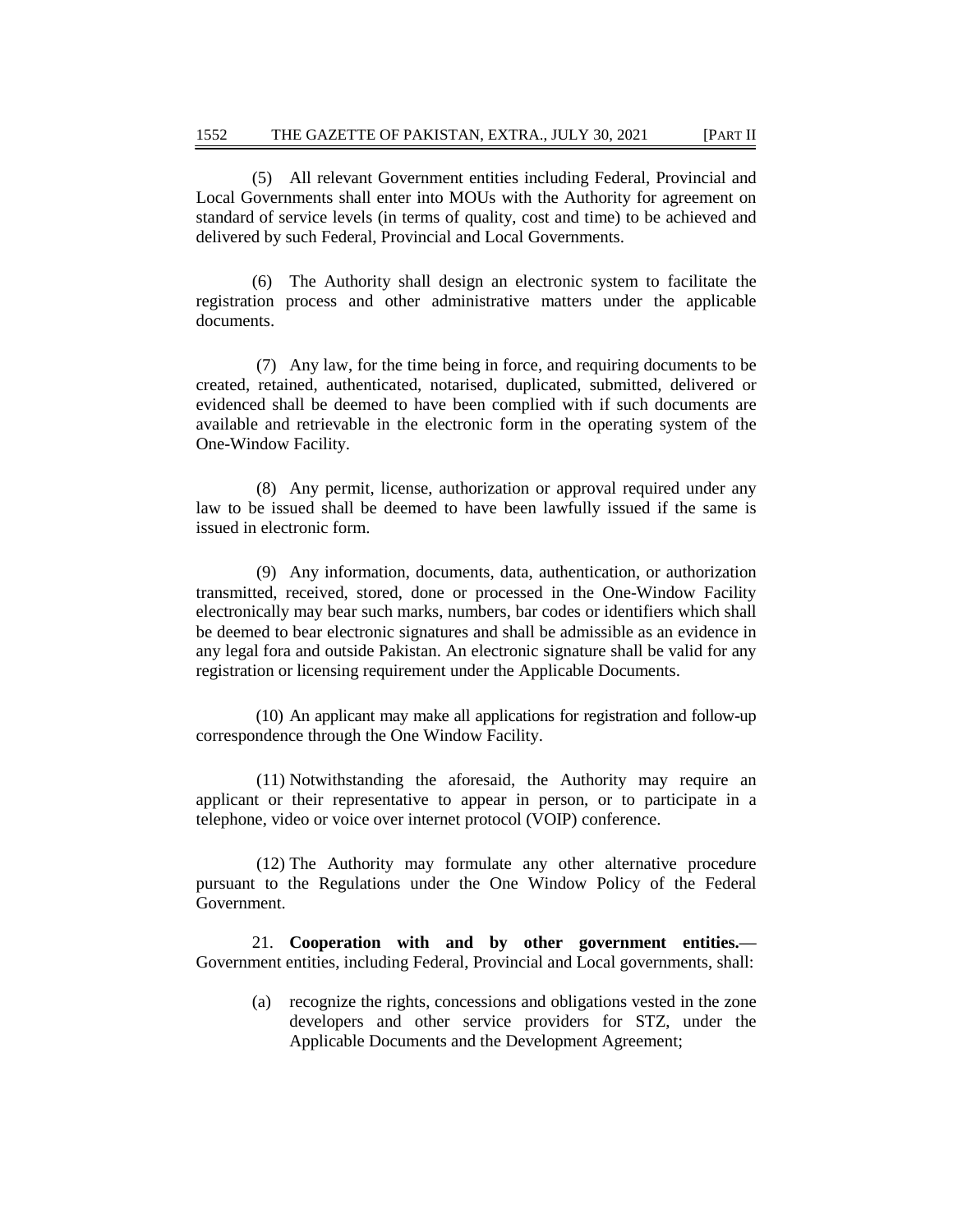- (b) allow and provide to the zone developers and zone enterprises reasonable access to areas around designated STZs for the development of all supporting infrastructure; and the zone developers and zone enterprises shall be allowed and provided reasonable access to areas inside the zones; and
- (c) enter into MOUs and MMOUs with the Authority as are necessary, to coordinate the required capacity and timeframe of infrastructure and utility delivery for the purposes of the STZ.

#### **PART-VII**

#### **LAND USE RULES, BUILDING CONTROLS, LAND REGISTRY**

22. **Master Plans.—**(1) The Approvals Committee shall consider proposed land use plans submitted by applicants for a zone developer as well as any proposed master plans emanating from the Authority itself, and all relevant Governments and Government agencies responsible for zoning and planning shall collaborate with to finalize the master plans and the zoning orders for each zone.

(2) For any land within a designated zone, any master plan and zoning order, including building codes and byelaws, made by the Authority or Approvals Committee shall supersede any previous conflicting land use controls for the same land.

(3) The Authority shall in writing approve or reject land use master plans and zoning criteria developed by zone developers for the zones.

(4) All relevant Government entities responsible for master zoning laws under their remit shall facilitate, cooperate and implement in their respective master plans, the STZ master plans and zoning order approved by the Authority.

23. **Land registry.**—(1) Notwithstanding anything contained in any other law, the Authority shall establish and maintain a registry or record of special technology zones maps, surveys, deeds and leases within one year of its operationalization.

(2) The registry or record established under sub-rule (1) shall include a comprehensive map containing data on all real property in the zones and the registered interests in those properties.

(3) All land revenue authorities and agencies shall recognize the registry and record maintained by the Authority and shall enter the information provided to them in the land revenue record and registers maintained by such authorities and agencies.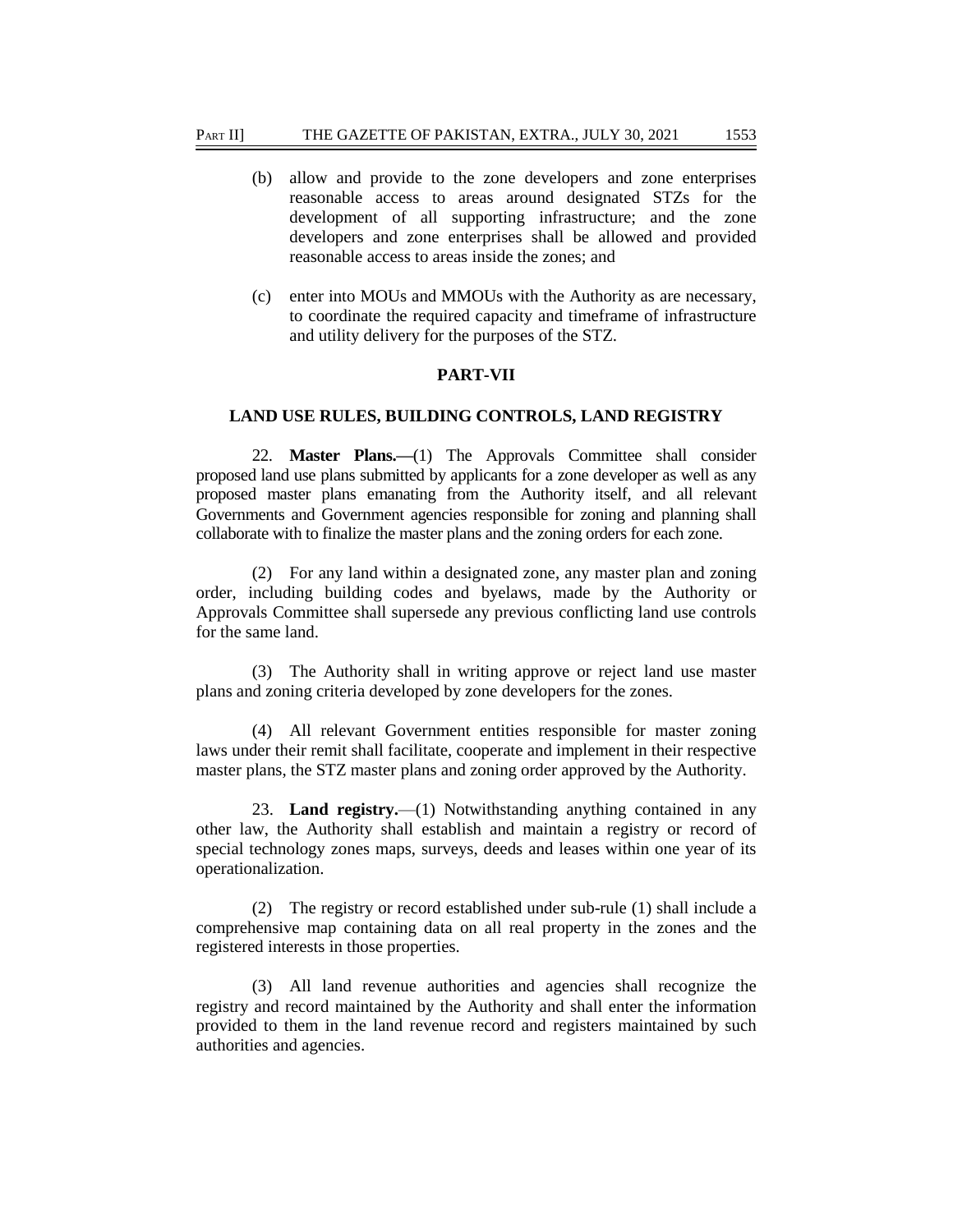(4) The Authority shall enter into MOUs or MMOUs with the government agencies responsible for lands and estates in order to address any inter-governmental technical matters required for the implementation of these Rules.

24. **Regulation of construction activities.—**The Approvals Committee may prescribe or adopt building codes, byelaws, development and construction permits, procedures and criteria for the approval of development and construction works for Special Technology Zones.

# **PART-VIII**

# **INCENTIVES AND PERFORMANCE INCENTIVES**

25. **Incentives in zones.—**(1) All zone developers and zone enterprises shall be entitled to receive the incentives to be granted to them in accordance with sections 21 and 22 of the Ordinance at the time of execution of the relevant agreement with the Authority.

(2) The zone developers and zone enterprises may receive additional incentives on the basis of performance and evaluation in accordance with section 19 of the Ordinance.

### **PART-IX**

## **FEES, RECOVERY OF FEES AND SANCTIONS**

26. **Fees.**—(1) The Authority shall prescribe a schedule of the fees and charges under the regulations that the Authority may charge for any of the authorized activities under the applicable documents, including any fees for registration, authorization and licensing and services provided through the one-window facility.

(2) The Authority shall regularly update the fee schedule as and when necessary to facilitate an effective regulatory system.

(3) The Authority may recover the outstanding dues in the form and manner as may be prescribed by it from time to time under the regulations. All fees, charges, fines or other amounts due from the zone developers, zone enterprises and any other party and payable to the Authority may be recovered as arrears of land revenue under Land Revenue Act, 1967 in accordance with the regulations.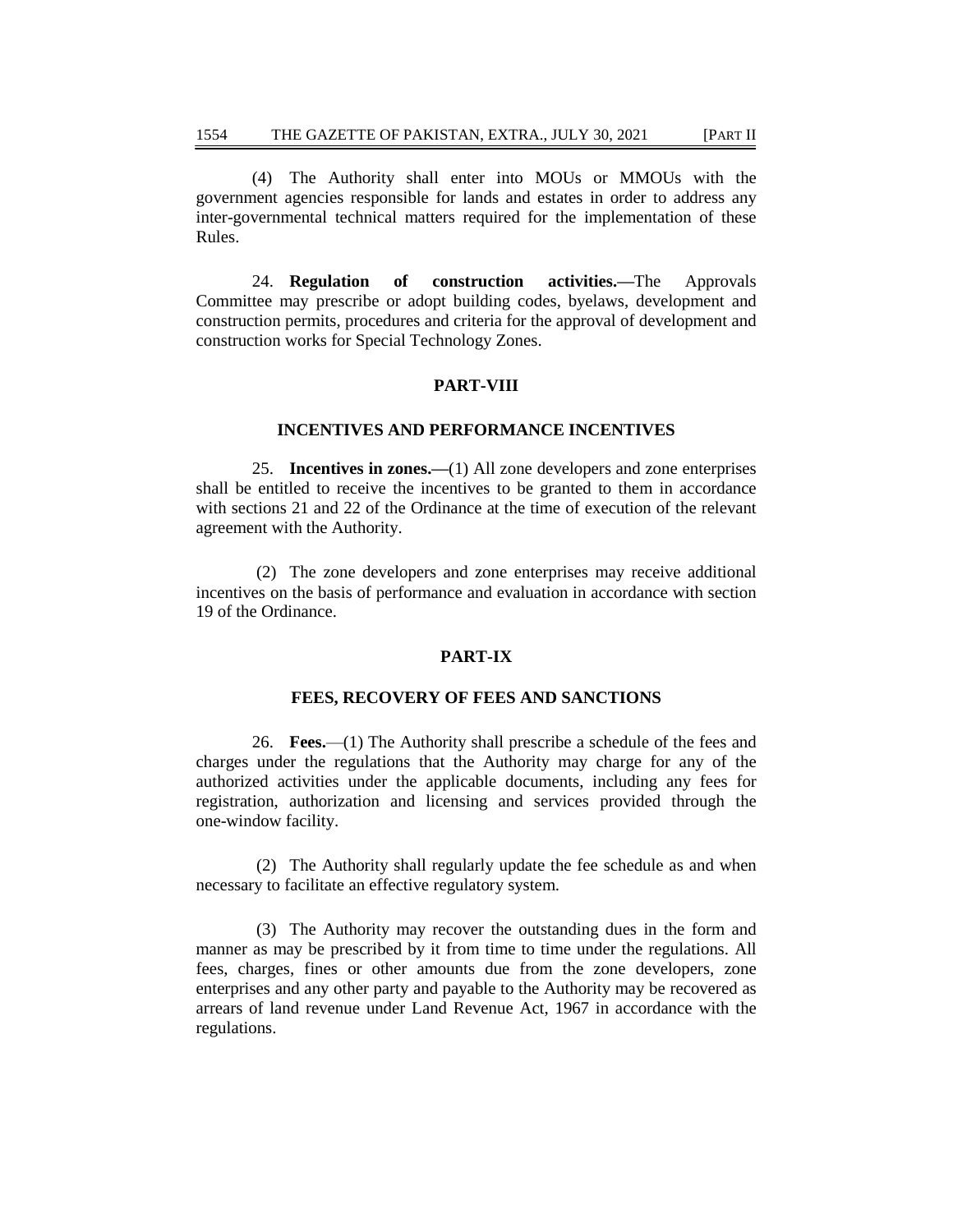27. **Power of Authority to impose sanctions.—**(1) Pursuant to its functions under section 16 of the Ordinance, the Authority shall develop a mechanism for sanctions against zone developers and zone enterprises for violations in accordance with the regulations.

(2) Sanctions may not be imposed for an action or omission that was beyond the control of any person or that was not reasonably foreseeable by any person.

### **PART-X**

#### **IMPLEMENTATION OF THE RULES BY THE GOVERNMENT**

28. **Cooperation agreements between Authority and Government agencies.**—(1) All relevant Government entities shall cooperate with the Authority to, *inter alia*, -

- (a) facilitate the processing of permits, licenses, registrations, and other approvals;
- (b) facilitate the collection, payment, reimbursement of any compensation, taxes, fees, fines or penalties;
- (c) coordinate, monitor, inspect or otherwise enforce any provision of the Ordinance or these Rules or Regulations; and
- (d) ensure the provision of all utilities and infrastructure to operationalize the zones.
- (e) they shall ensure processing of all applications within the timelines stipulated by STZA.

(2) The Approvals Committee or the Authority may take additional measures as deemed necessary with regard to any of the matters provided for under the Applicable Documents, if:

- (a) the relevant Government entities do not enter into a MOU or other agreement adequately addressing the requirements under the Applicable Documents within a reasonable time; or
- (b) the Approvals Committee or the Authority determines that any MOU or other agreement executed with a relevant Government entity has not been fulfilled in whole or in part.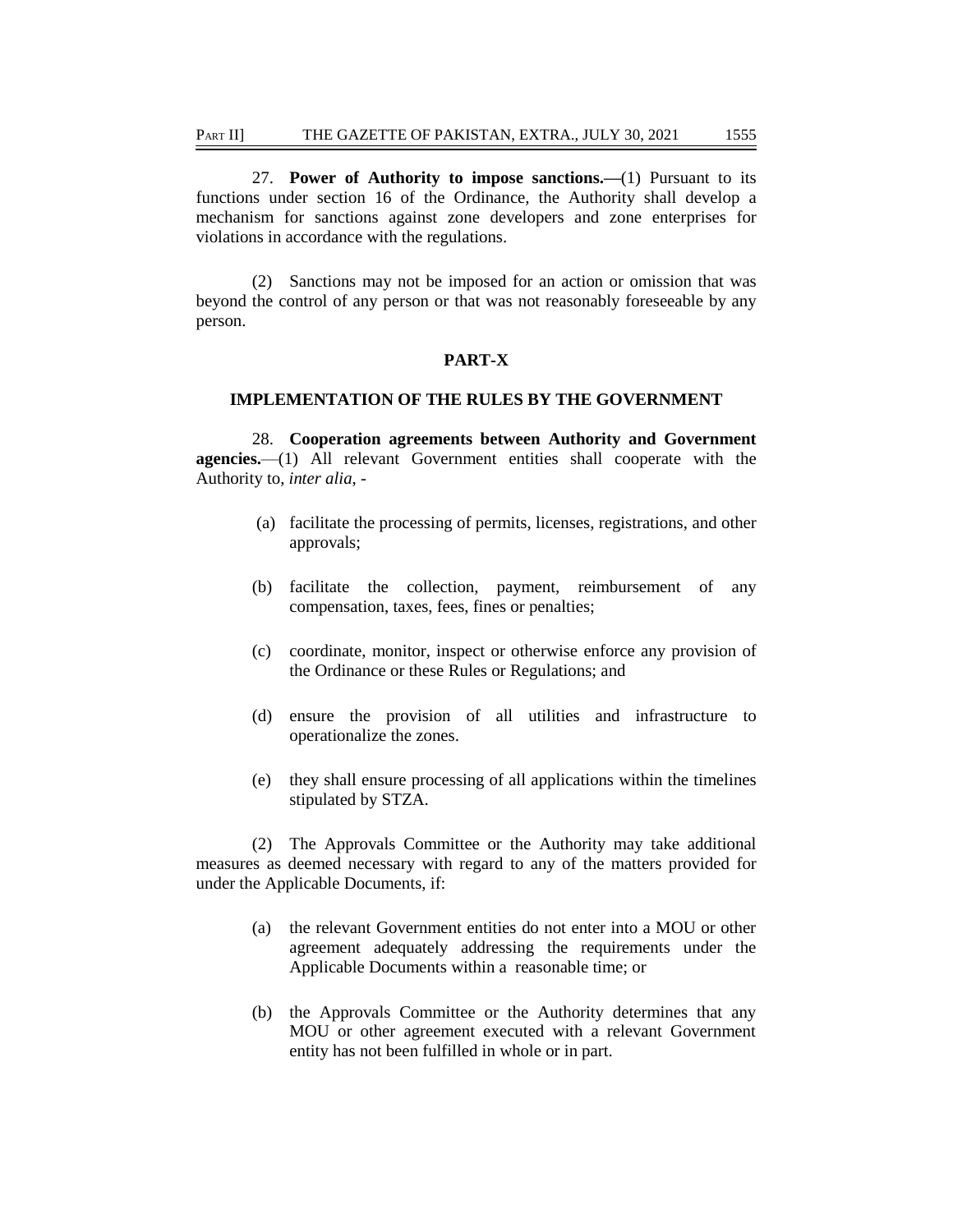# **ANNEXURE-I**

## **QUALIFICATION CRITERIA FOR ZONE DEVELOPMENT**

- 1. STZ shall have minimum size of 5 acres of land or 250,000 square feet of covered contiguous area and may be new, existing or expansion of an existing STZ.
- 2. The STZ, shall be developed in accordance with the STZ categories for the purpose of economic activity in terms of export-led growth, import substitution, Foreign Direct Investment, job creation, technology development, research and development, technology transfer, high end technology skills development and other performance indicators and strategic objectives of the Authority.
- 3. STZ will not target any technology or product which is banned in Pakistan.
- 4. Zone application shall be in conformity with the provisions of the applicable documents.
- 5. The zone developer will be obliged to take all necessary approvals to start construction activities within six months of signing of development agreement and complete zone development within the time prescribed in the development agreement.
- 6. The zone developer(s) to be engaged for the particular STZ shall be a body incorporated under the laws of Pakistan.
- 7. The Memorandum and Articles of Association of the zone developer shall comply with the objectives of the proposed STZ.
- 8. The title of the land shall be legally or equitably vested in or contractually licensed/leased to the zone developer.
- 9. The land shall not under any circumstances be used for any purpose other than that prescribed in the license.

#### **ANNEXURE-II**

# **DOCUMENTS REQUIRED WITH ZONE DEVELOPMENT APPLICATION**

1. A business plan for the proposed STZ.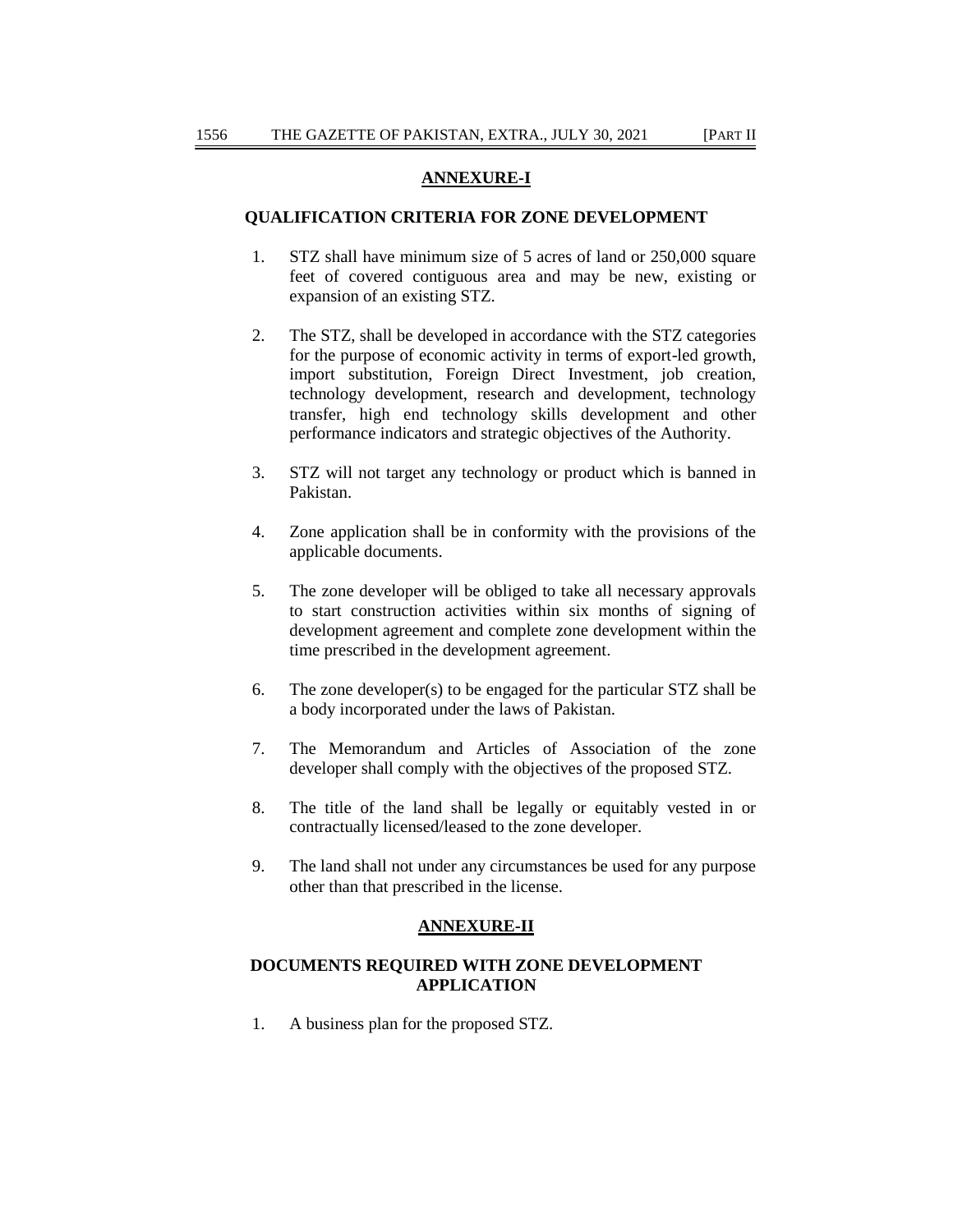- 2. Schematic Master Plan with emphasis on availability of utilities, ease of access, infrastructure and support services.
- 3. A Zone Development Plan may:
	- (a) define the geographic or virtual boundaries;
	- (b) set out the basic infrastructure development requirements;
	- (c) set out the land requirements if any;
	- (d) set out a geotechnical study and topographical survey of the proposed land;
	- (e) include development plan, marketing plan, financing plan and management plan;
	- (f) determine estimated cost of development of STZ, and the sources of funds; and
	- (g) prescribe criteria applicable to the admission of zone enterprises.
- 4. Feasibility Study may contain the following components:
	- (a) a market-demand assessment;
	- (b) assessment of the market price for land and analysis for land pricing strategy;
	- (c) suitability of the STZ to support the targeted technological sectors and the required infrastructure and amenities;
	- (d) financial model of the costs and revenue streams of the STZ, along with sensitivity analysis;
	- (e) economic impact analysis including estimates for job creation, import substitution, research and development, technological development, export generation, and other benefits in line with Authority's mandate; and
	- (f) an environmental impact assessment
- 5. Criteria and plan for selection of zone developer, if applicable.
- 6. Development Agreement as prescribed under Annexure VI.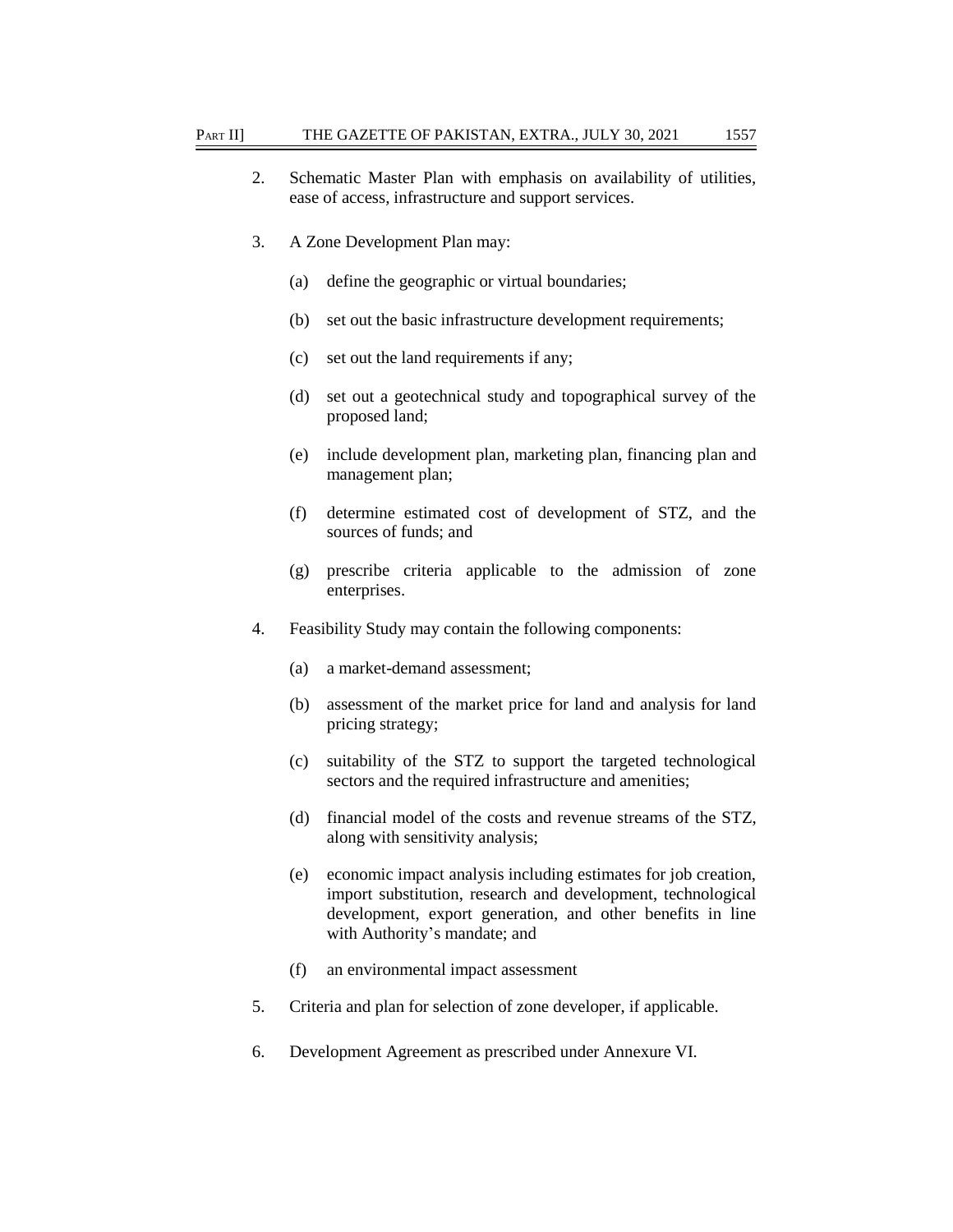# **ANNEXURE-III**

## **APPROVAL CRITERIA FOR ZONE DEVELOPERS**

The following criteria may be used for approval of applicant as a zone developer of a STZ:

- (a) Financial and technical strength of the applicant related to the proposed STZ Category.
- (b) The applicant may preferably furnish at least two (2) successful completion and/or operation certificates for technology and infrastructure projects of similar nature.
- (c) The modes of development of STZ including but not limited to Build Operate Transfer (BOT), Build Operate Own (BOO), Build Own Operate Transfer (BOOT), Engineering Procurement and Construction (EPC), EPC with Financing, Public-Private Partnership Models, Joint Ventures, or any other model acceptable under the laws of Pakistan etc.
- (d) The zone developer, where required, shall provide Master Plan, Development Plan, Marketing Plan, Financial Plan and Management Plan.
- (e) An Initial Feasibility.
- (f) Last 3 years' audited financial statements, if applicable.
- (g) The zone developer shall be a legal entity incorporated under the laws of Pakistan as a special purpose company.
- (h) Any other criteria as may be prescribed by the Approvals Committee from time to time.

#### **ANNEXURE-IV**

#### **ADMISSION CRITERIA FOR ZONE ENTERPRISES**

1. The admission criteria for the zone enterprise may comprise of the following:

- (a) The zone enterprise shall be a legal entity as defined in the Rules.
- (b) The entity should have the aim and object of producing IT, technology related goods, products, software, applications, processes, services, education, training and or development of human resources in the technology sectors.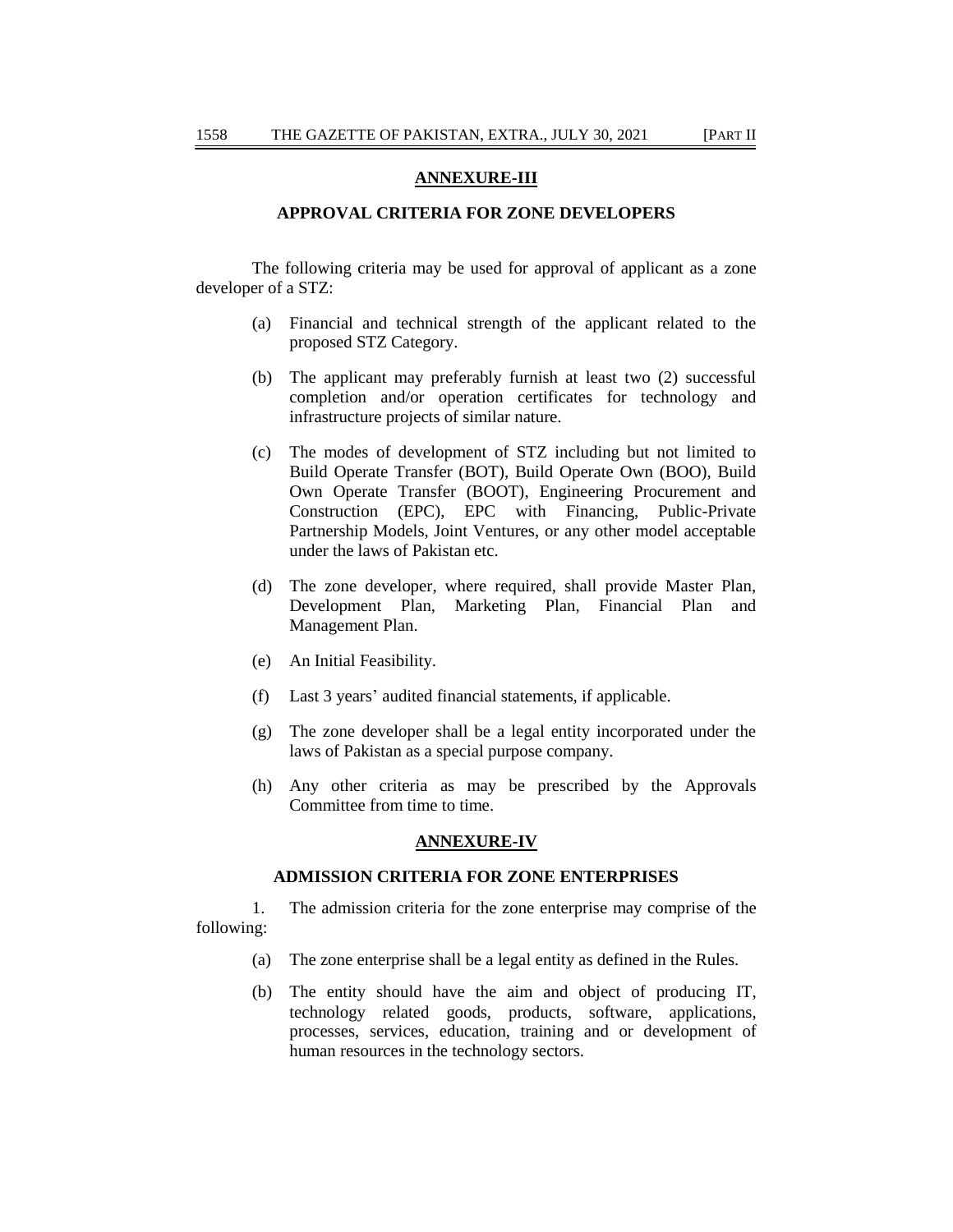- (c) The entity should have the aim and object of promoting local IT, technology skills development, industrial up-gradation, technology transfer, local content manufacturing based on utilizing domestically manufactured goods and or domestically supplied services.
- (d) The entity shall demonstrate a clear commitment to engaging and hiring, as much as possible, local technical resources, local STEM (Science, Technology, Engineering and Mathematics) talent, and or local R&D personnel in its operations.
- (e) The entity should be committed to patenting its inventions and innovations in process, machines, articles of manufacture, composition of matter as well as any improvements to any of the aforementioned. Entities with patents in their chosen field or domain of operations shall be preferred.
- (f) The foreign zone enterprises may transfer the technology to the local companies.
- (g) Every zone enterprise shall commit to train, at its own cost, youth including fresh University graduates with undergraduate and graduate degrees, students with any education level every year, in the latest cutting-edge technologies to the level that they can be gainfully employed by either themselves or are employed by other national and international companies in Pakistan or abroad.
- (h) Any other criteria as may be prescribed for a particular zone by the Approvals Committee from time to time.

## **ANNEXURE-V**

# **EVALUATION CRITERIA FOR ZONE DEVELOPER**

## **A. Technical Proposal Evaluation**

- 1. The technical proposal may comply with the criteria and methodology approved with the zone application.
- 2. The technical proposal may include at a minimum:
	- a. Detailed plans and methodologies for the execution of the whole, or part, of STZ Master Plans. The zone developer may propose changes to the STZ Master Plans;
	- b. Details of the relevant experience of the zone developer; and
	- c. Profiles for the proposed management team.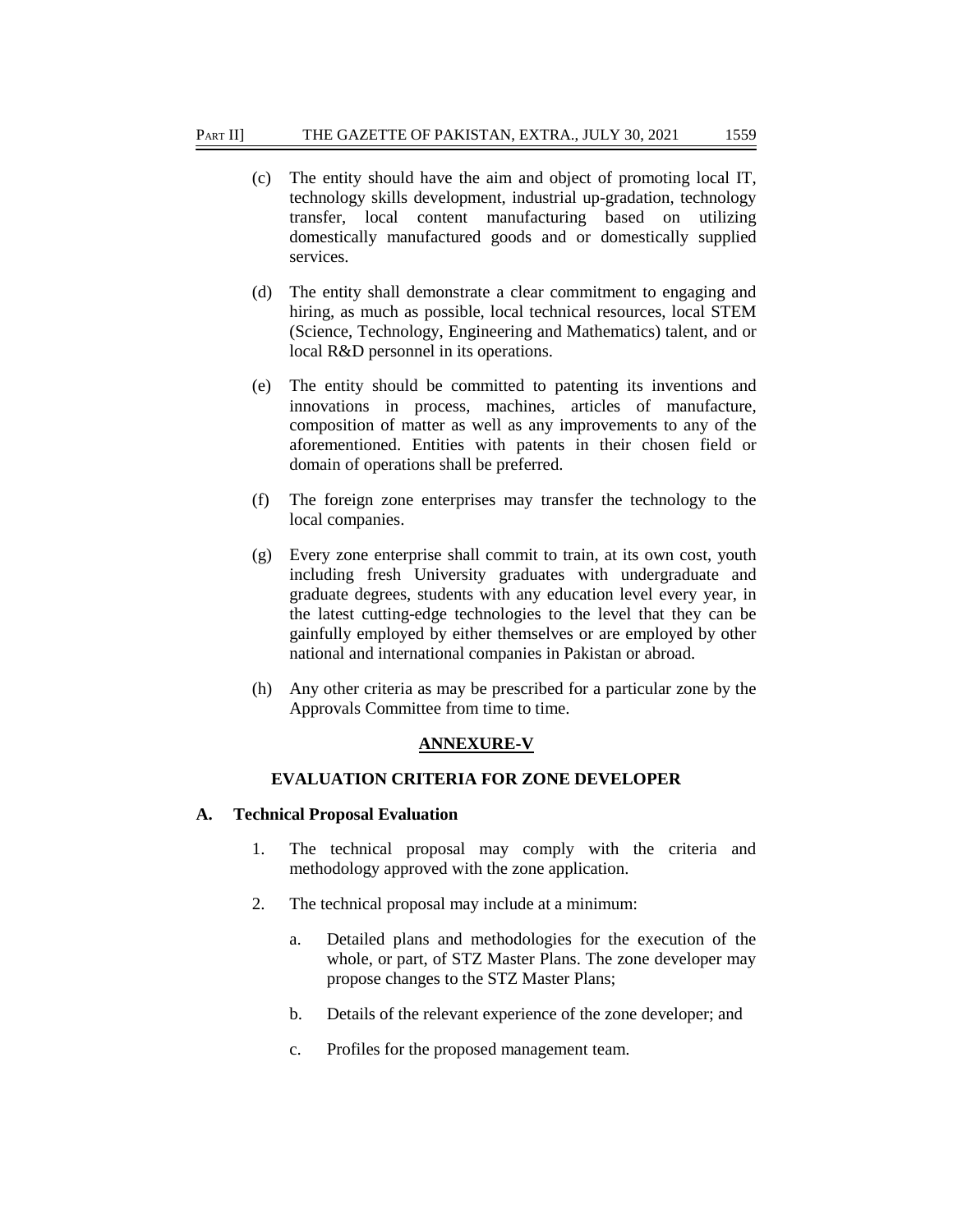- 3. The evaluation criteria may include the following factors:
	- a. The quality of the zone developer plans for the STZ;
	- b. The quality and relevance of the experience of the zone developer; and
	- c. Additional factors and sub-factors may be added to the proposed criteria as appropriate.
- 4. The criteria may be evaluated using a weight-rank methodology or as prescribed by the Authority under Regulations from time to time. In case of weight-rank methodology, each criterion may be assigned a relative weight, then assigned a score during evaluation. The products of the weight and scores will be summed to determine the total score for the proposal. The methodology used may include the following components:
	- a. Criteria and sub-criteria as specified in clause (3) above;
	- b. Weightings for each criteria, including justification for the designation of the relative weightings;
	- c. Standards for how to assign scores for each criteria; and
	- d. Setting of a minimum threshold total score that is required for qualification.
- 5. The technical proposals that scored as exceeding the minimum threshold may be qualified. The Authority may exercise its discretion on case to case basis where such evaluation criteria may not reflect the requisite technical expertise of the applicant.

# **B. Financial Proposal Evaluation**

- 1. The financial proposal may include at least the following components:
	- a. The estimated cost of land acquisition or land lease/land use;
	- b. The financing plan, debt and equity, for the development and operation of zone
	- c. Acceptance or proposed modifications to the terms and conditions of the development agreement.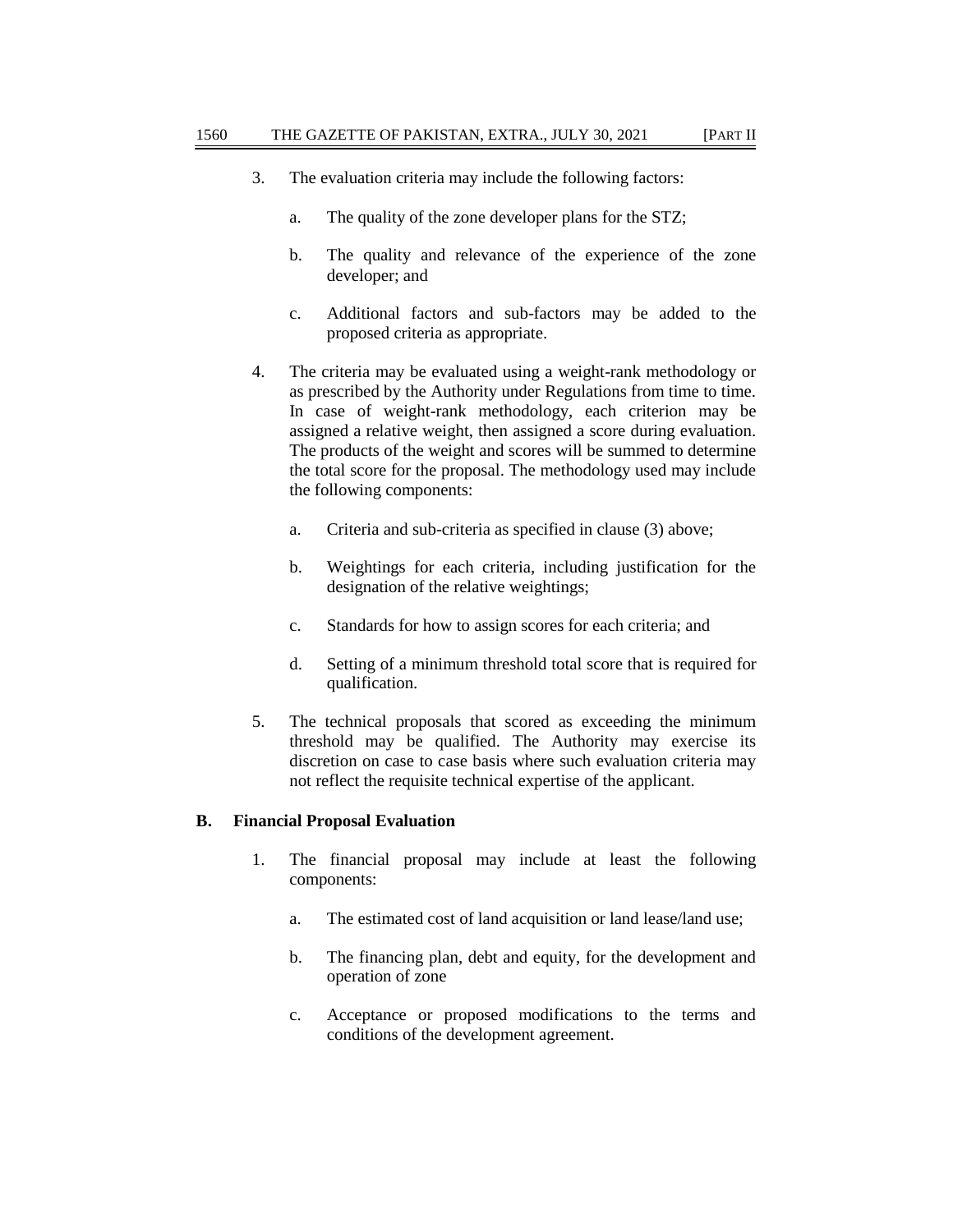- 2. The evaluation criteria may include the following factors:
	- a. The least cost for the development of the STZ;
	- b. The adequacy and commitments of financing plan;
	- c. Agreement on the terms of development agreement.
	- d. Additional factors and sub-factors may be added to the proposed criteria as appropriate.
- 3. The criteria may be evaluated using a weight-rank methodology or as prescribed by the Authority under Regulations from time to time. In case of weight-rank methodology, each criterion may be assigned a relative weight, then assigned a score during evaluation. The products of the weight and scores will be summed to determine the total score or the proposal. The methodology used may include the following components:
	- a. Criteria and sub-criteria as specified under clause (2) above;
	- b. Weightings for each criteria, including justification for the designation of relative weightings; and
	- c. Standards of how to assign scores for each criterion.

#### **ANNEXURE-VI**

## **CONTENTS OF ZONE DEVELOPMENT AGREEMENT**

**The Zone Development Agreement shall be prepared by the Authority and may include the following contents:**

- 1. Introduction of parties;
- 2. Preamble of agreement;
- 3. Project site and related rights encompassing leasehold rights, execution of indenture of lease period, acceptance of project / lease rights, consequences of acceptance and scope of project;
- 4. Rights, protections and entitlements of the zone developer with respect to the STZ concerned, established or allowed under the applicable documents;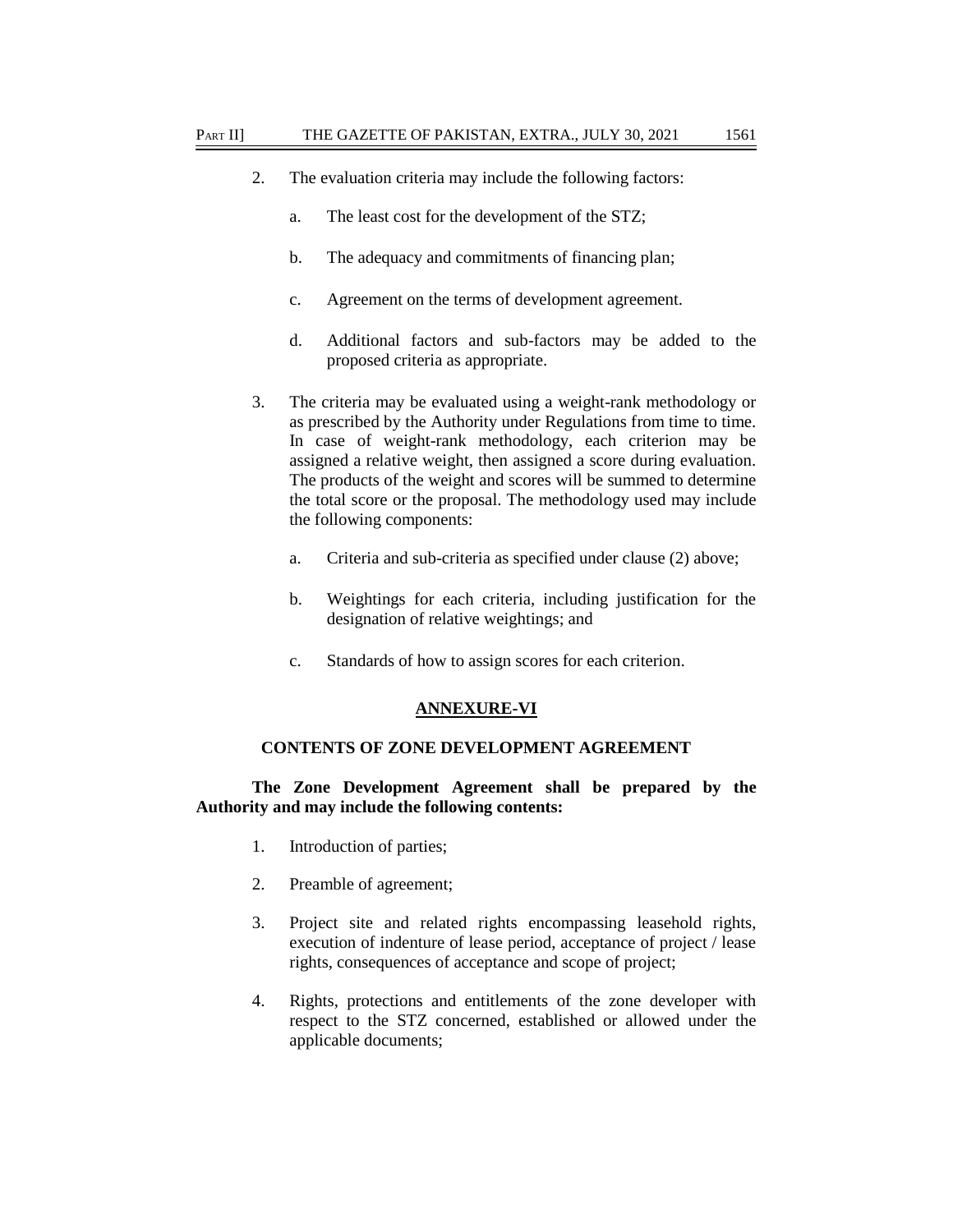- 5. Conditions precedent for development, preparation and submission of Master Plan, design and drawings including all Government consents etc.;
- 6. Financial closure encompassing clearances and approvals, specific formats of lease and sub-lease agreements, extension or termination of agreement if the conditions have not been met, complied with or satisfied and consequences of non-fulfillment of the conditions;
- 7. Financial considerations for the zone developer including land premium for leasehold rights, annual lease premium, midterm development fee, penalty for failure in achieving the milestones and additional fee for the late payment of any sum, encashment of performance bank guarantees etc.;
- 8. Milestones that the zone developer is required to achieve in order to have the STZ deemed operational;
- 9. Project development and operations encompassing obligations of development, construction and development, implementation plan and progress reports, marketing and sub-lease arrangements, operations and maintenance, payments to the Authority, appointment of contractors, general obligations and responsibilities of the zone developer;
- 10. Restrictions on changes in the zone developer, contractors, insurance, audit and accounts and change in law;
- 11. Force majeure events, notice of force majeure events, reporting requirements, performance of obligations and termination of the development agreement due to a force majeure event;
- 12. Representations and warranties from Authority and zone developers;
- 13. Insurance, indemnities, guarantees and other securities to be given by the zone developer;
- 14. Safety, security and environment;
- 15. Event of default and termination encompassing Authority and zone developer's event of default, consequences of developer's default and termination procedure, lenders' step in, termination of force majeure, compensation and divestment requirements;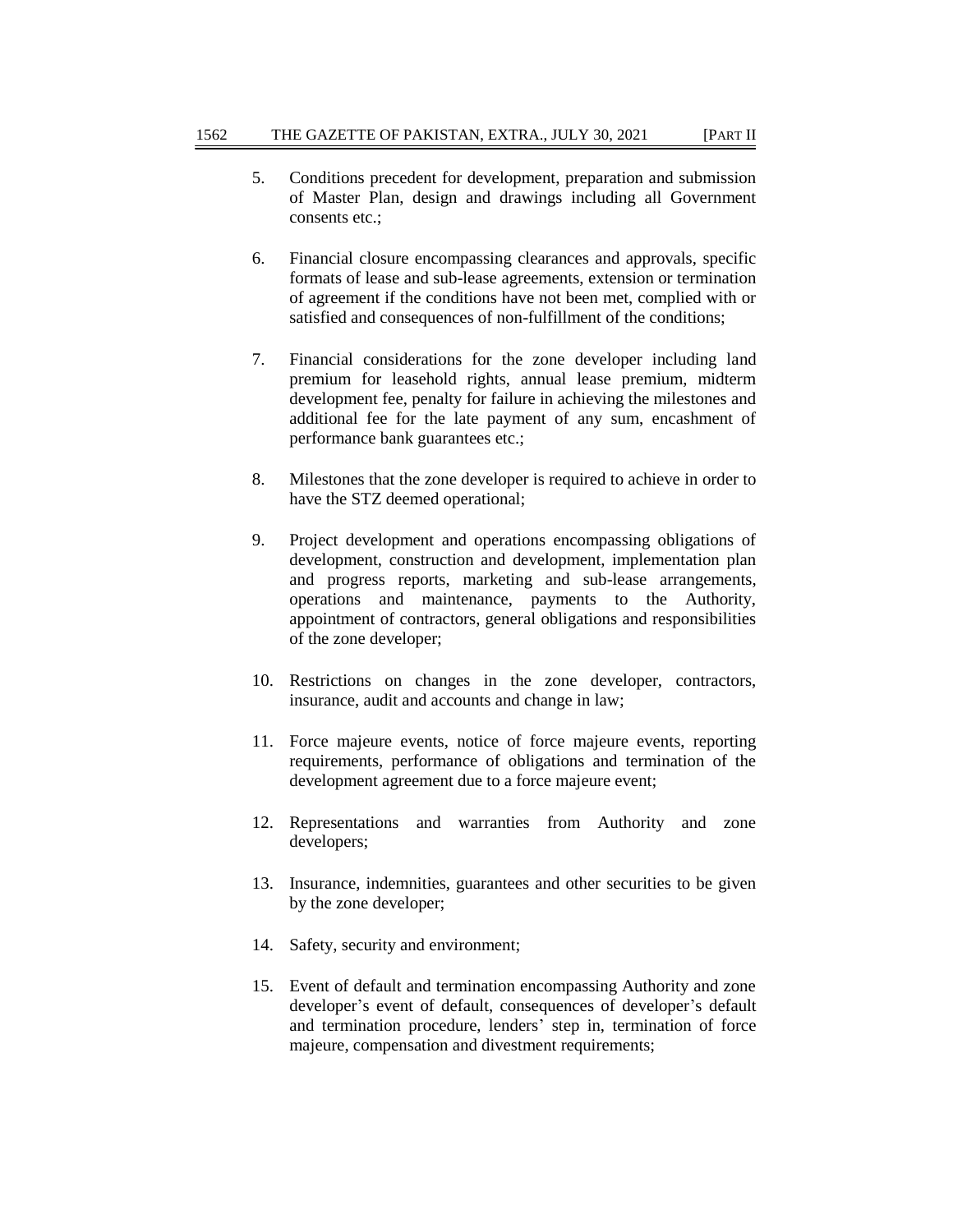- 16. Remedies for non-performance: The Authority may require certain undertakings from the zone developer, and in case of failure to perform may impose certain remedies and financial and nonfinancial sanctions on the zone developer's failure. Similar terms shall be in place for failure of the government signatories to deliver on their commitments;
- 17. Transfer of rights: The License issued to the zone developer is not transferable to any other party. The zone developer is not allowed to transfer its rights for the development and operation of the STZ in whole or in part to one or more parties other than in accordance with the development agreement;
- 18. The zone developer, however, can sell and transfer the shares of its company to any person subject to approval of the change of shareholding, directors and management by the Authority however not earlier than three (3) years of successful operations of the zone;
- 19. Dispute resolutions encompassing governing law, amicable resolution, alternative dispute resolution, arbitration, arbitrators, procedure, place of arbitration, language, enforcement of award, fee and expenses and performance during arbitration. This segment will also encompass the provisions relating to disputes on behalf of the zone enterprises through arbitration;
- 20. Miscellaneous provisions encompassing third party agreements, proportionate responsibility, several obligations, severability, notices, waiver, amendments, modification, violation of terms, independent right, counterparts, no assignment, consequential loss, expenses, no agencies, no third-party beneficiaries, employees of the zone developer and exclusion of implied warranties etc.;
- 21. All undertakings of the zone developer regarding the development and operations of the STZ, with the zone development plan and business concept of proposed STZ model;
- 22. All authorities conferred on the zone developer with respect to the STZ concerned, including specifically any provisions pertaining to the zone developer's authority to:
	- a. admit enterprises into the STZ in accordance with the zone admission criteria and allot land to them in accordance with agreed eligibility criteria and procedures;